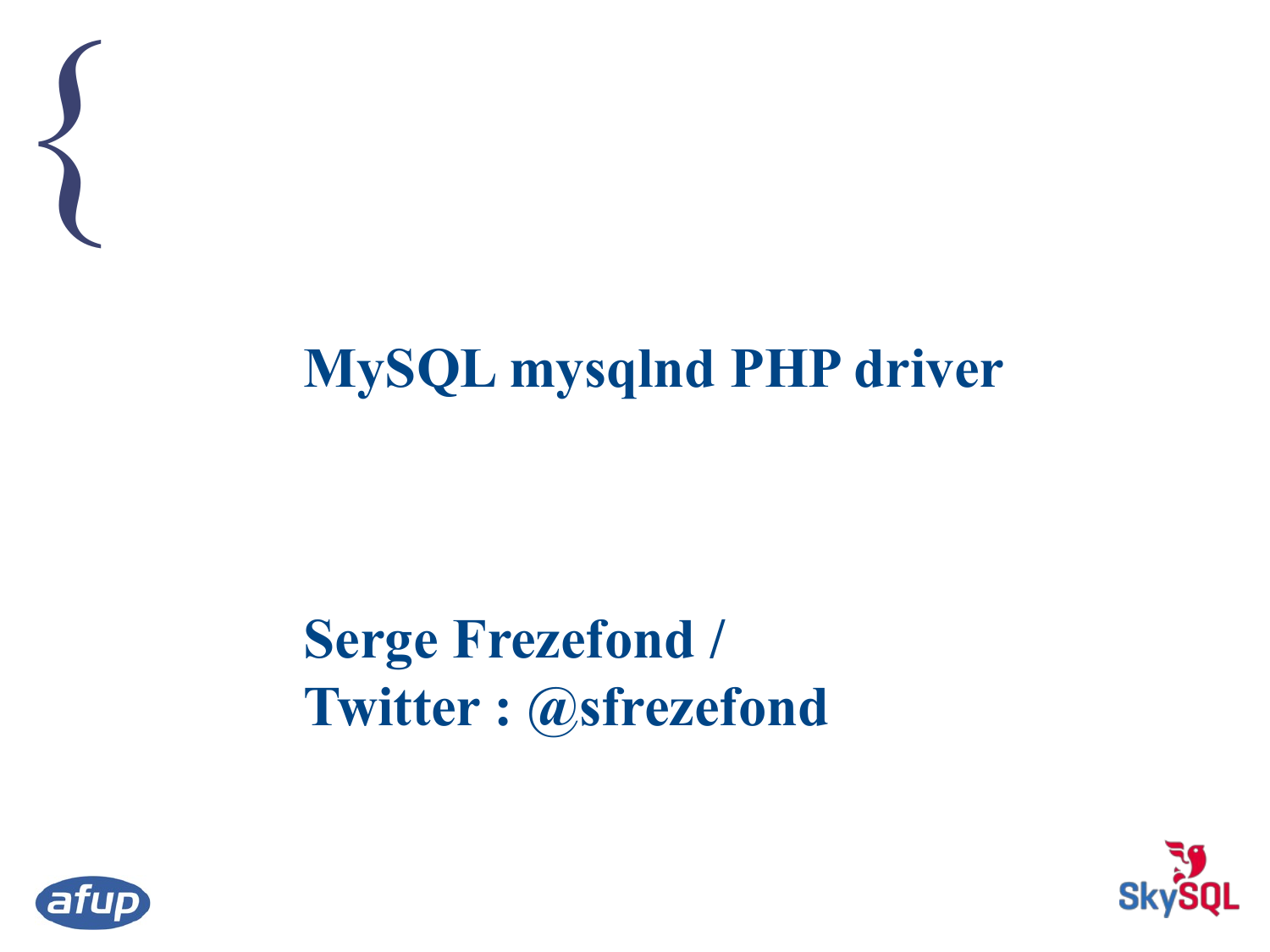

#### **MySQL Connectors**

#### **Application**



**MySQL Server**



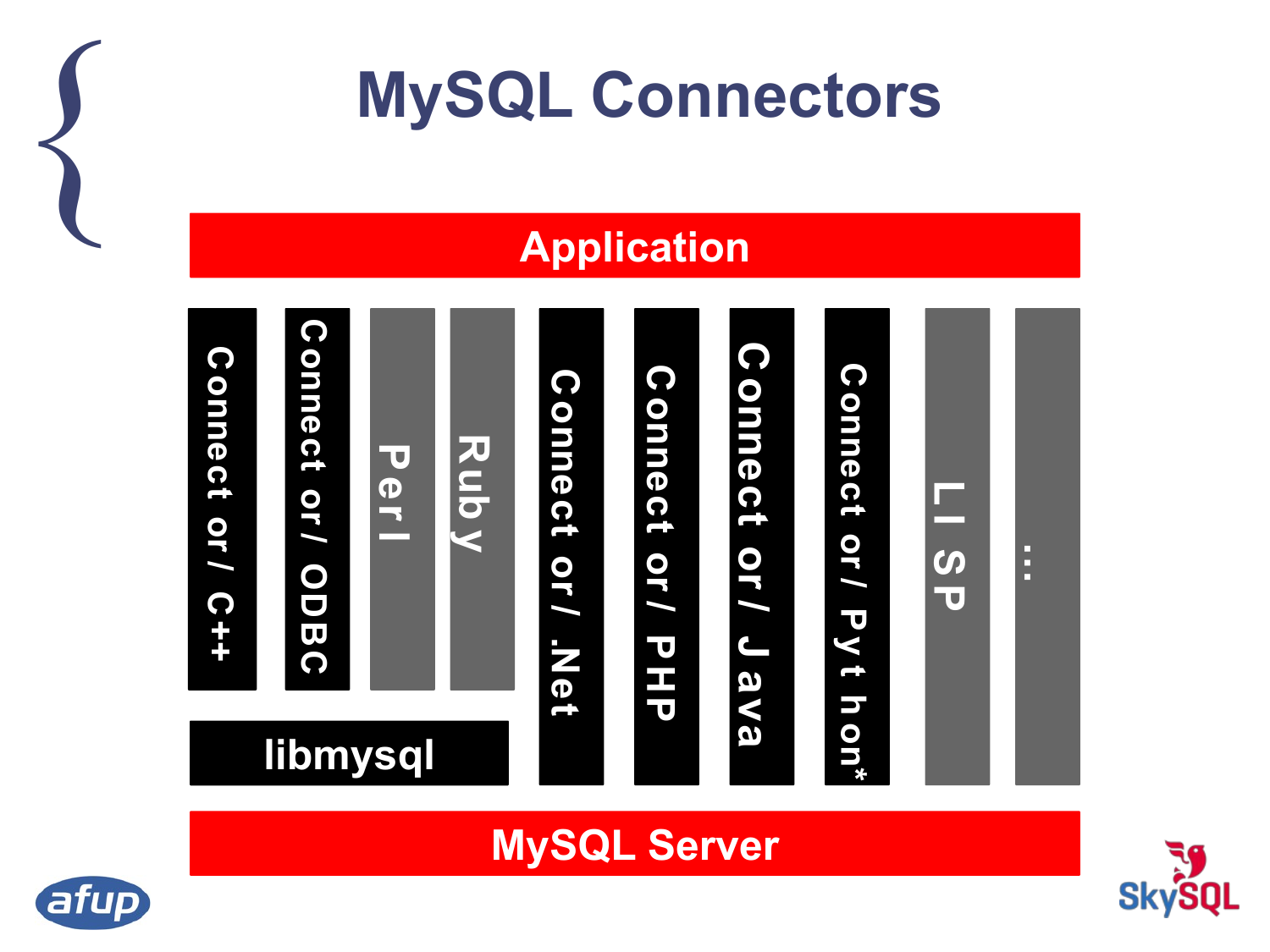#### **PHP mysqlnd driver**

- $\left\{\right.$ • MySQL PHP drivers part of the PHP distribution
	- Part of the php.net project
	- Three APIs (mysql, mysqli, pdo mysql) and one base library (mysqlnd)
	- [http://php.net](http://php.net/)





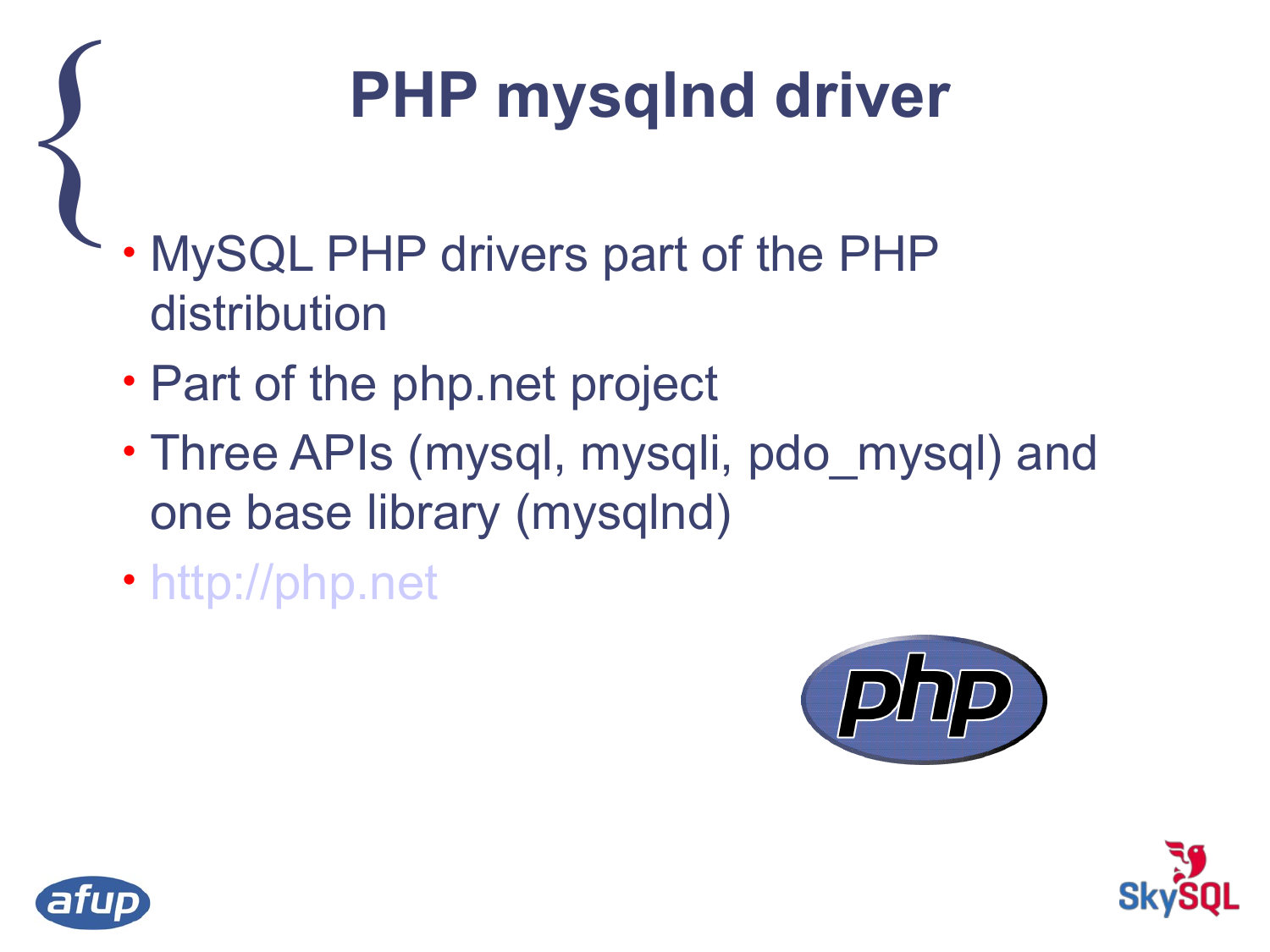#### { **PHP mysqlnd driver**

- •No MySQL compile dependency
- •No MySQL client runtime dependency
- •Extensible
- •Available in 5.3, default in 5.4+



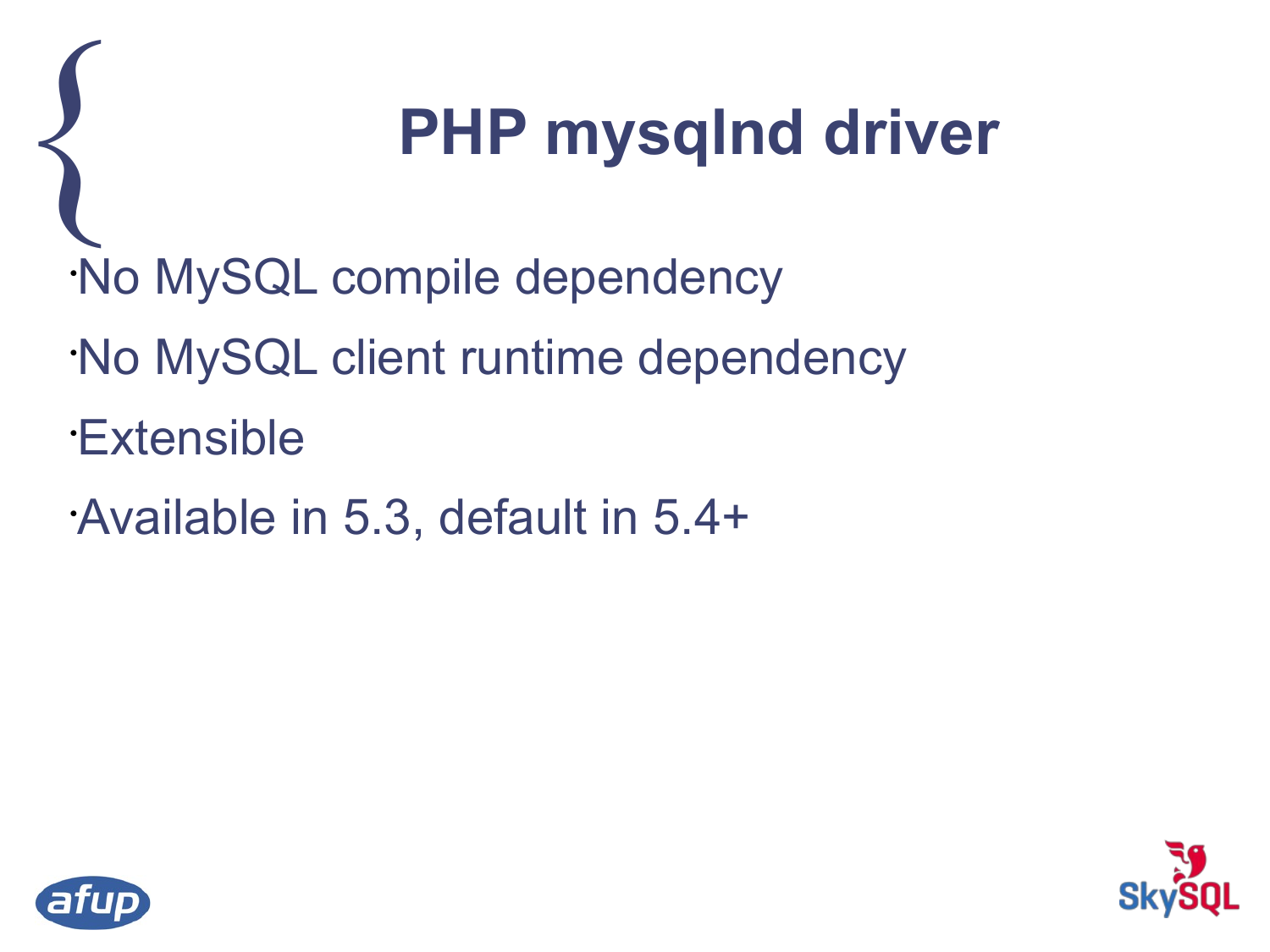



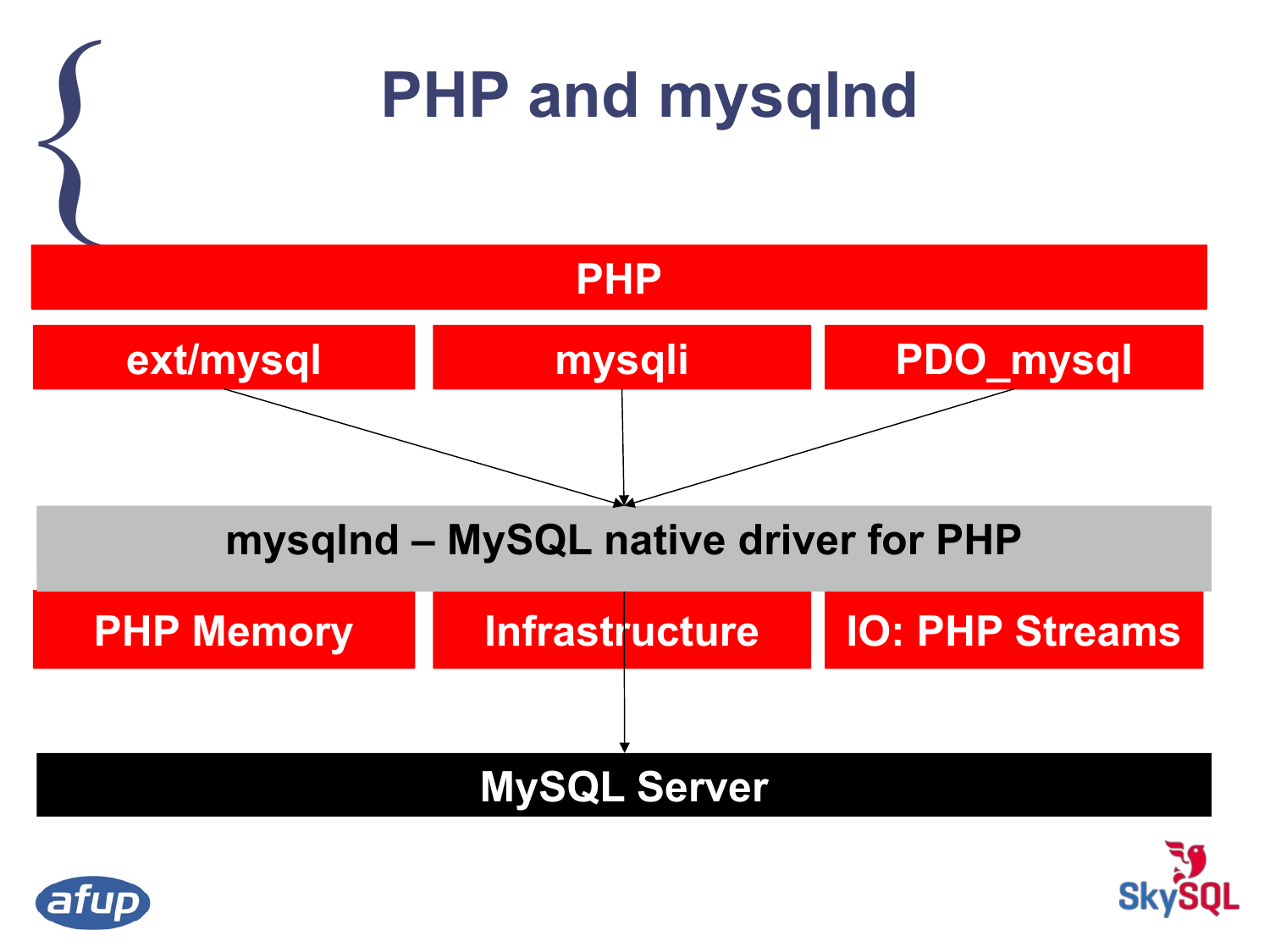



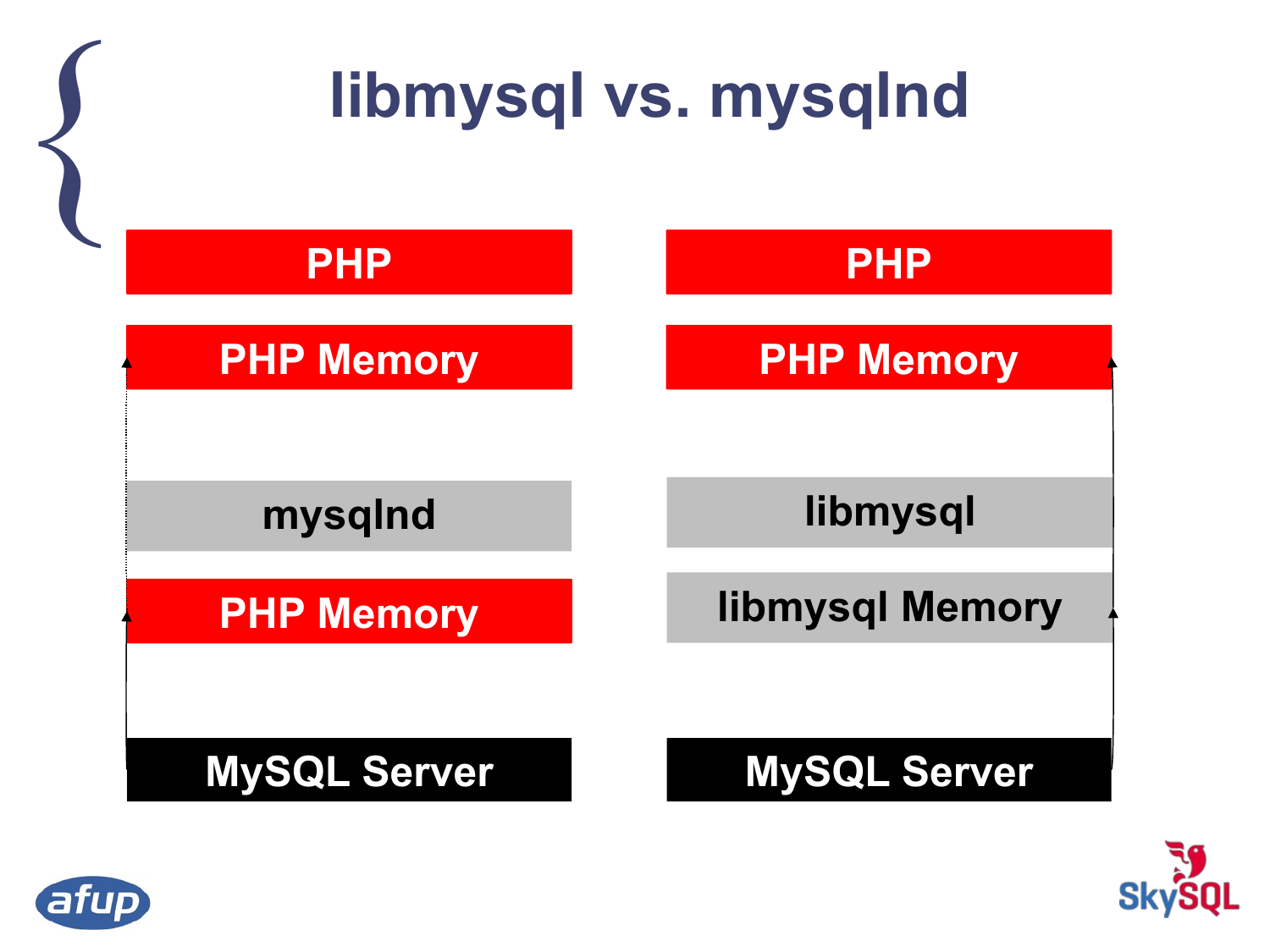#### **Mysqli embeds new mysqlnd enhancements**

- $\left\{\right.$ Key mysqli extension benefits compare to the mysql extension :
	- Object-oriented interface
	- Support for Prepared Statements
	- Support for Multiple Statements
	- Support for Transactions
	- Enhanced debugging capabilities
	- Embedded server support



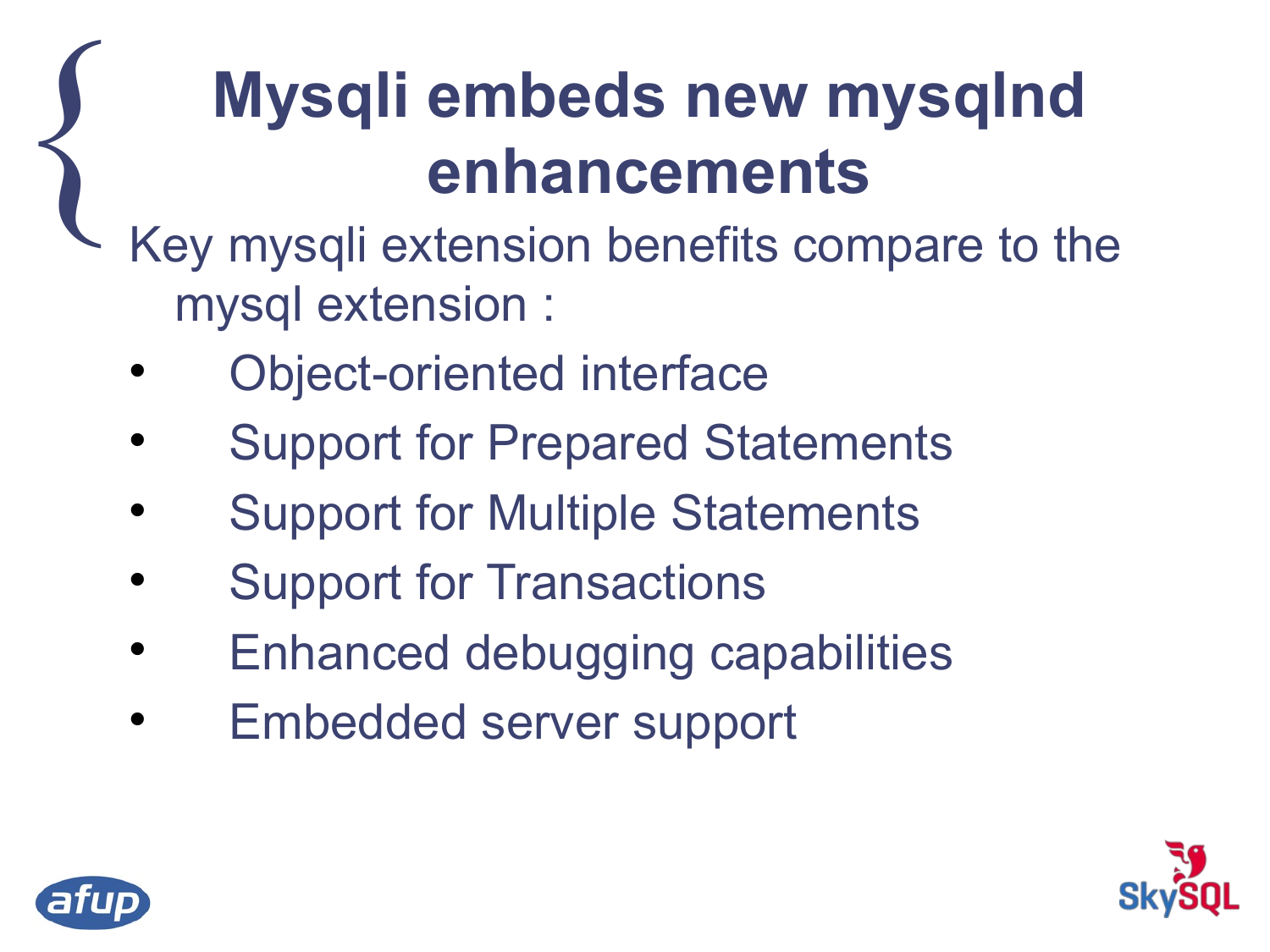#### **Mysqli API PHP Example**

```
Mys
end Mys
<br>
Sephp
sconne
if
(15
di
           $connection = mysqli_connect('localhost', 'root', '', 'test');
$connection = mysqli_connect('localhost', 'root', '', 'test');
           if (!$connection) {
if (!$connection) {
            die('Error: ' . mysqli_connect_error());
 die('Error: ' . mysqli_connect_error());
           $result = mysqli_query($connection,
$result = mysqli_query($connection,
            'SELECT first_name, last_name FROM
 'SELECT first_name, last_name FROM
            employees LIMIT 5');
 employees LIMIT 5');
           if (!$result) {
if (!$result) {
            die('Error: ' . mysqli_error());
 die('Error: ' . mysqli_error());
           echo "<table>\n";
echo "<table>\n";
           while ($row = mysqli_fetch_assoc($result)) {
while ($row = mysqli_fetch_assoc($result)) {
           printf("<tr><td>%s</td><td>%s</td></td></tr>
            htmlentities($row['first_name']),
 htmlentities($row['first_name']),
            htmlentities($row['last_name'])
 htmlentities($row['last_name'])
            );
 );
           echo "</table>\n";
echo "</table>\n";
           mysqli_free_result($result);
mysqli_free_result($result);
           mysqli_close($connection);
mysqli_close($connection);
           ?>
?>
           <?php
           }
           }
           }
```
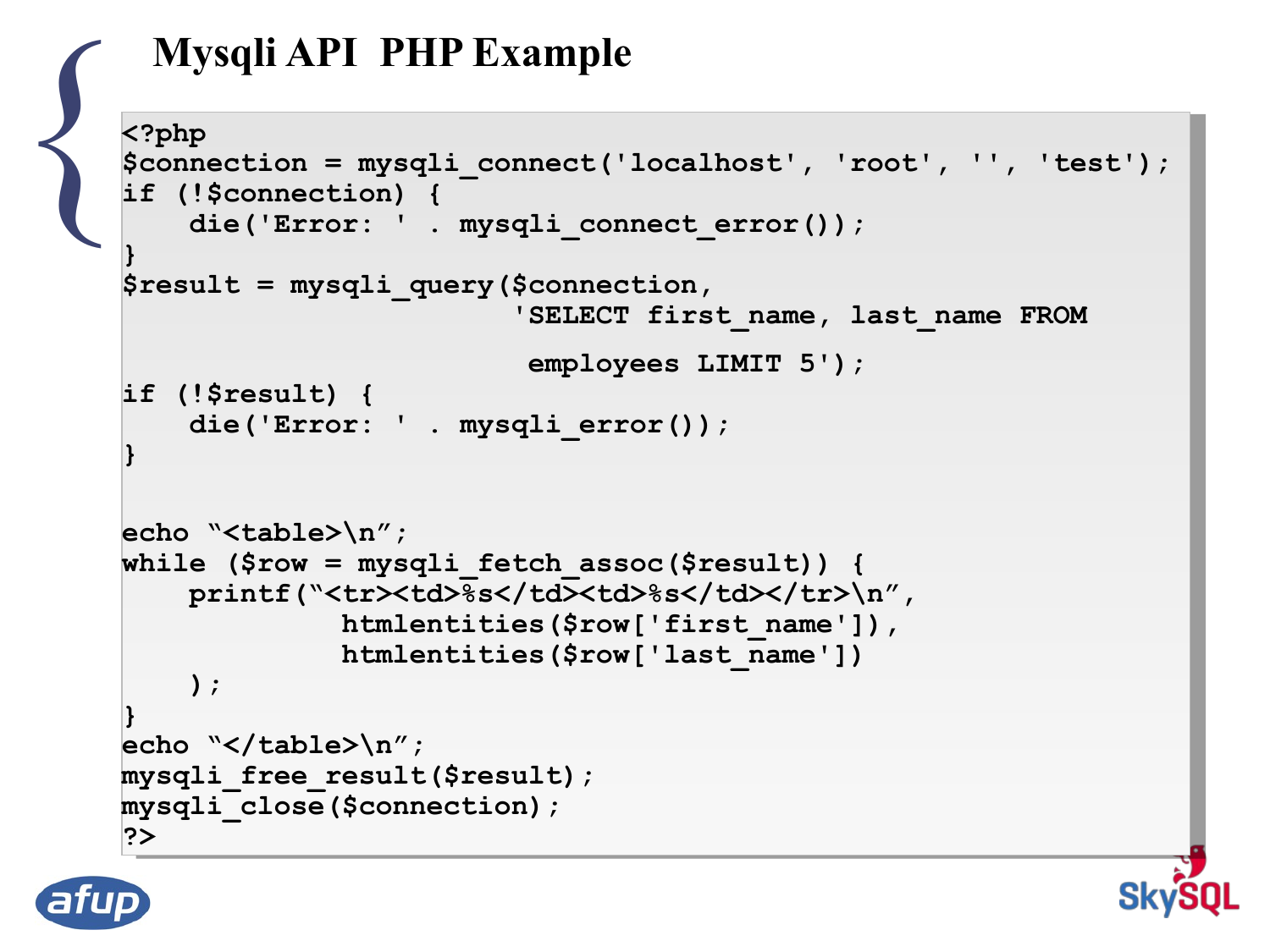#### **Mysqlnd install**

 $\left\{\right.$ **Building PHP with mysqlnd • ./configure \ --with-mysql=mysqlnd \ --with-mysqli=msqlnd \ --with-pdo-mysql=mysqlnd**

- **Default on Windows and some distributions**
- **On linux distrib Incompatibility between pkgs php-mysqlnd-5.3.10-1.fc16.x86\_64.rpm php-mysql- ...**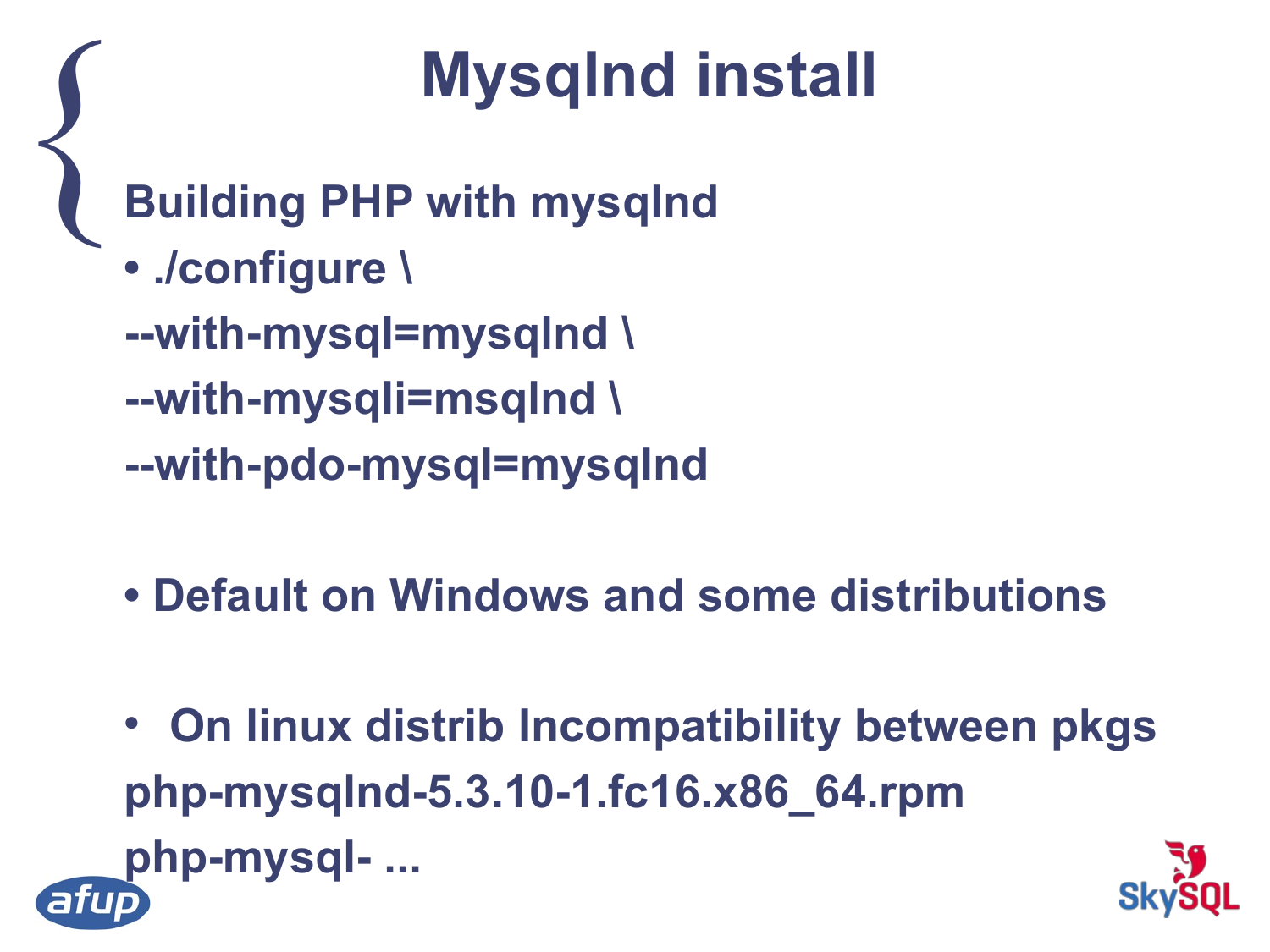#### **Mysqlnd / few dependencies**

 $\left\{\begin{matrix} 1 & 1 \\ 1 & 1 \end{matrix}\right\}$ \$ rpm -ql php-mysqlnd-5.3.13-1.fc16.x86\_64

/etc/php.d/mysqlnd.ini mysqlnd\_mysqli.ini pdo\_mysqlnd.ini

/usr/lib64/php/modules/mysqlnd.so mysqlnd\_mysqli.so pdo\_mysqlnd.so

\$ ldd pdo\_mysqlnd.so linux-vdso.so.1 => (0x00007fff64f96000) libc.so.6 => /lib64/libc.so.6 (0x00007f28de038000) /lib64/ld-linux-x86-64.so.2 (0x0000003dae000000)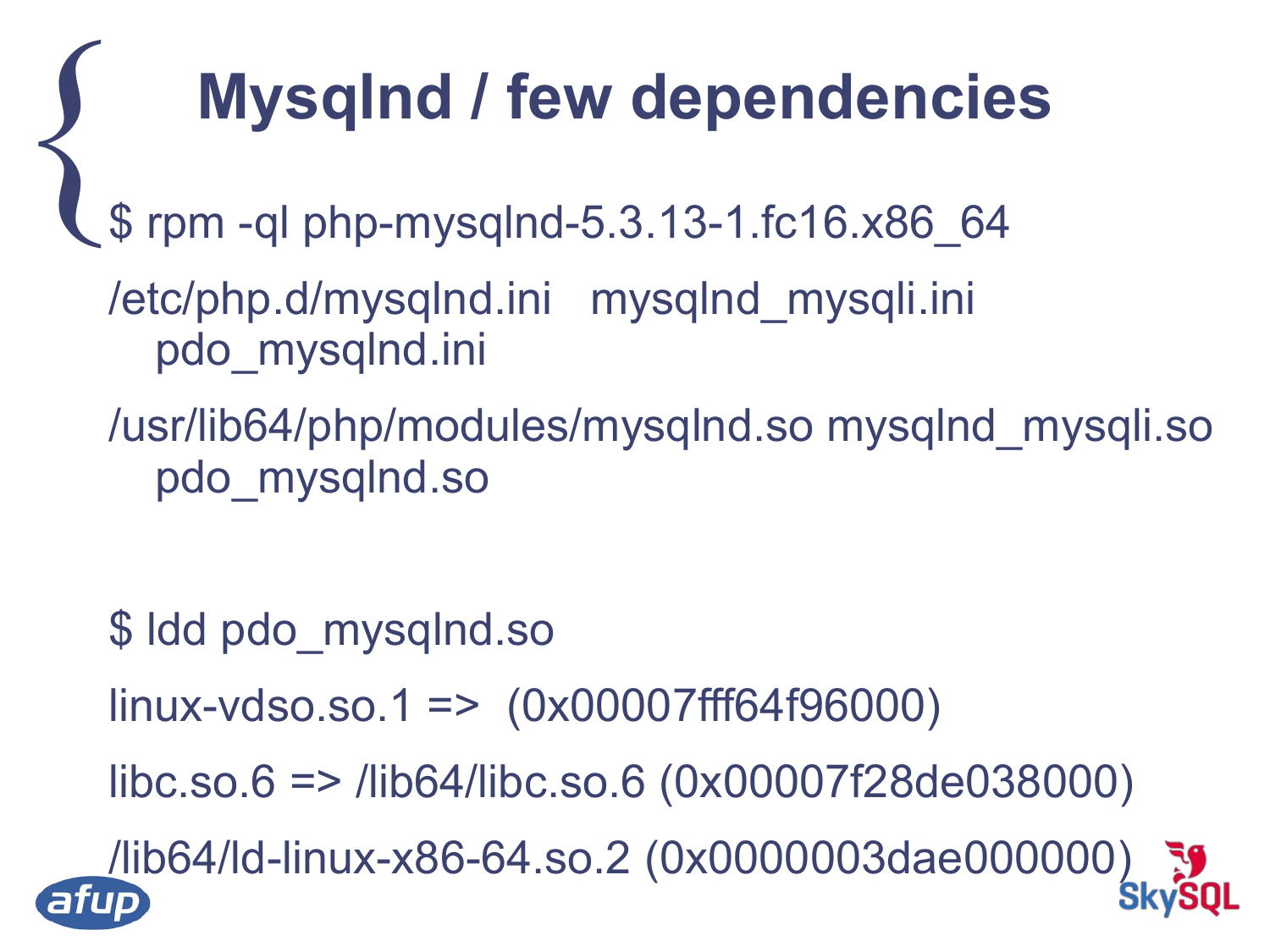

Special features compare to MySQL Client Library :

- » Improved persistent connections
- » The special function mysqli fetch all()
- » Performance statistics calls: mysqli\_get\_cache\_stats(), mysqli get client stats(), mysqli get connection stats()



 $\left\{\right.$ 

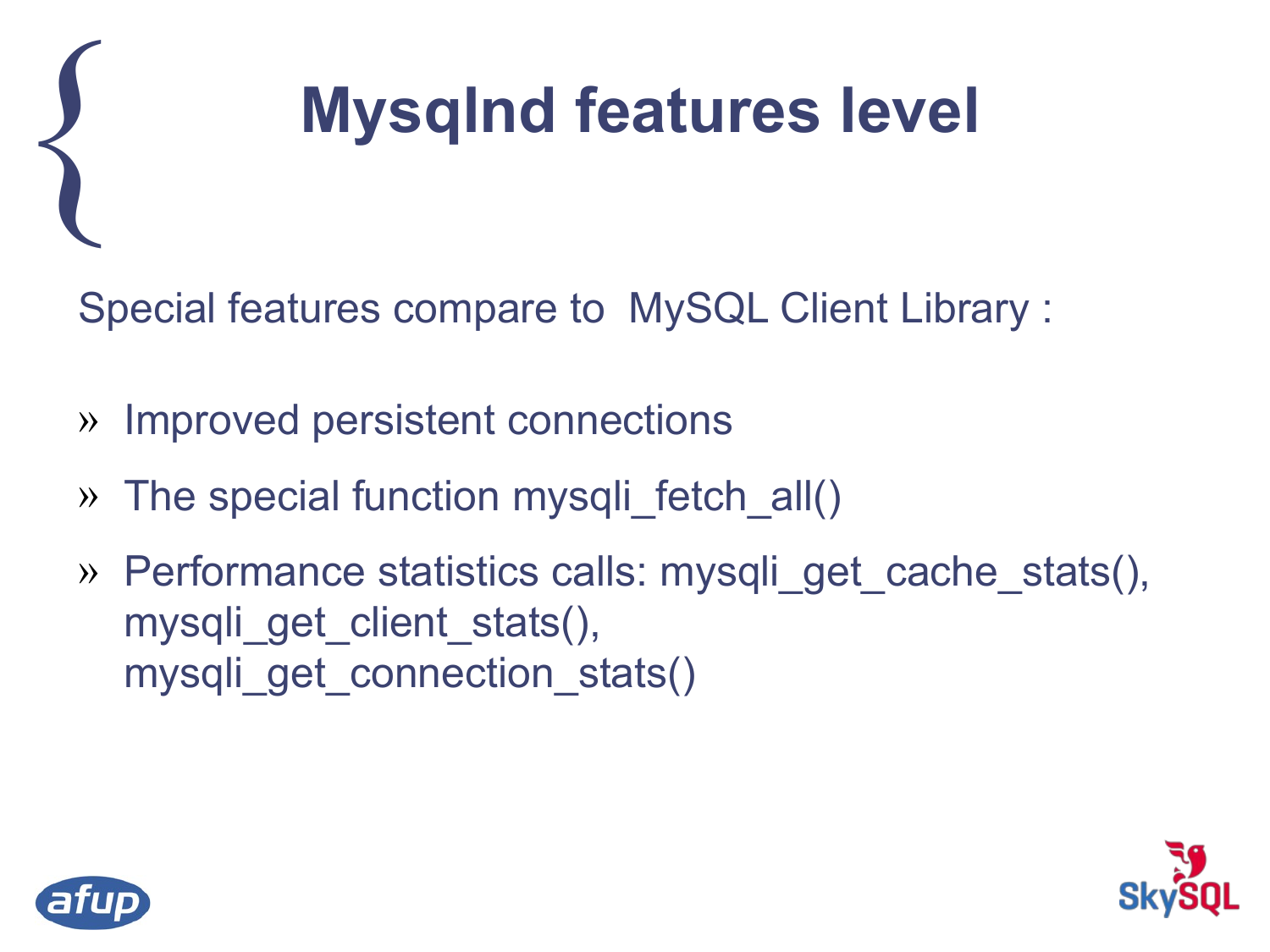#### **Mysqlnd features level**

 $\left\{\right.$ SSL Support

MySQL Native Driver supports SSL since PHP 5.3.3

Compressed Protocol Support As of PHP 5.3.2 MySQL Native Driver supports the compressed client server protocol. Note that PDO\_MYSQL does NOT support compression when used together with mysqlnd.

Named Pipes Support

Named pipes support for Windows was added in PHP version 5.4.0.

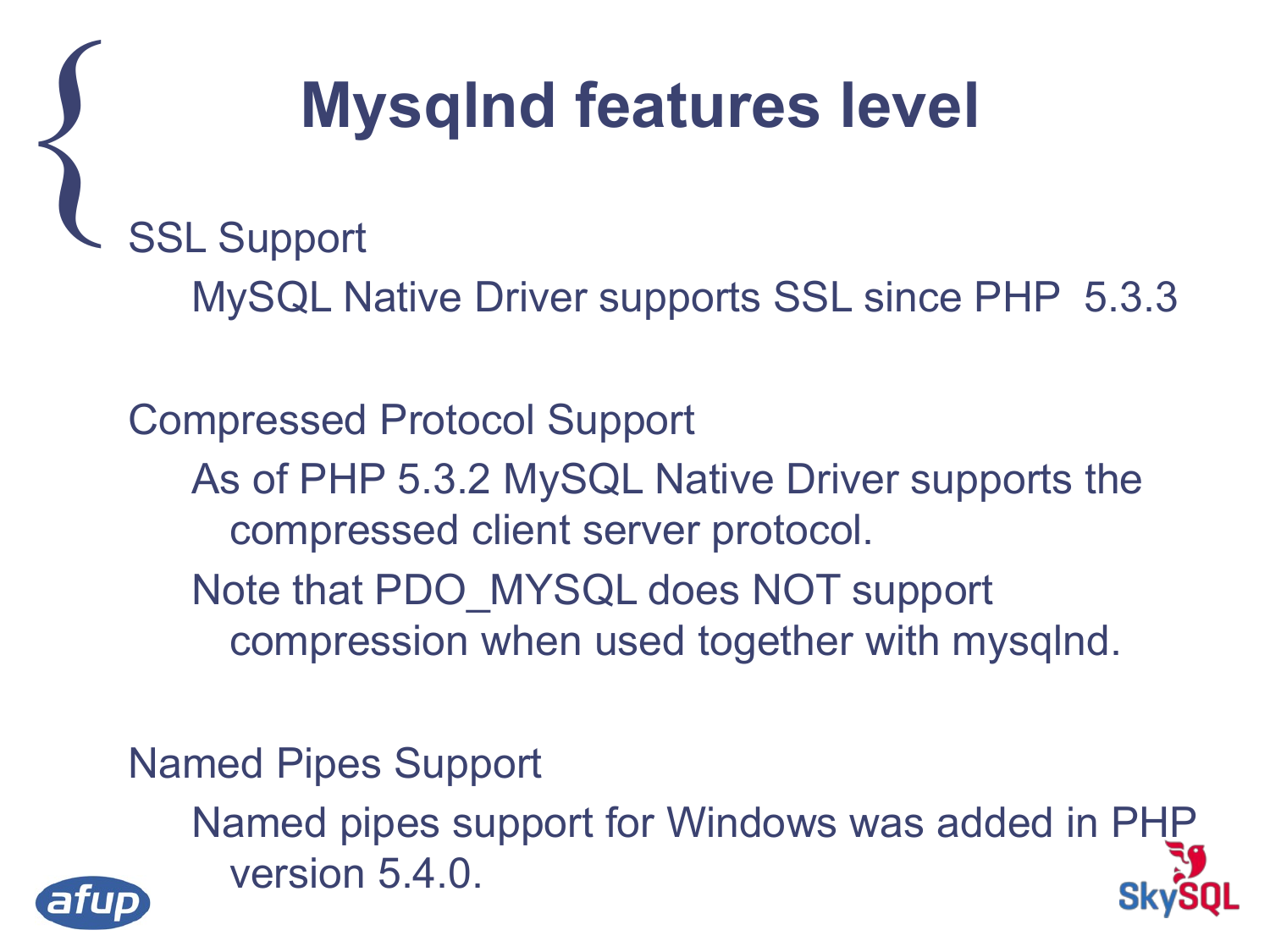#### **Mysql asynchronous query - only with mysqlnd -** <?php

```
$link1->query("SELECT 'test'", 
 MYSQLI_ASYNC);
```

```
...
if (!mysqli_poll($links, $errors, $reject, 1)) {
...
$result = $link->reap_async_query();
```


...

 $\left\{\right.$ 

...

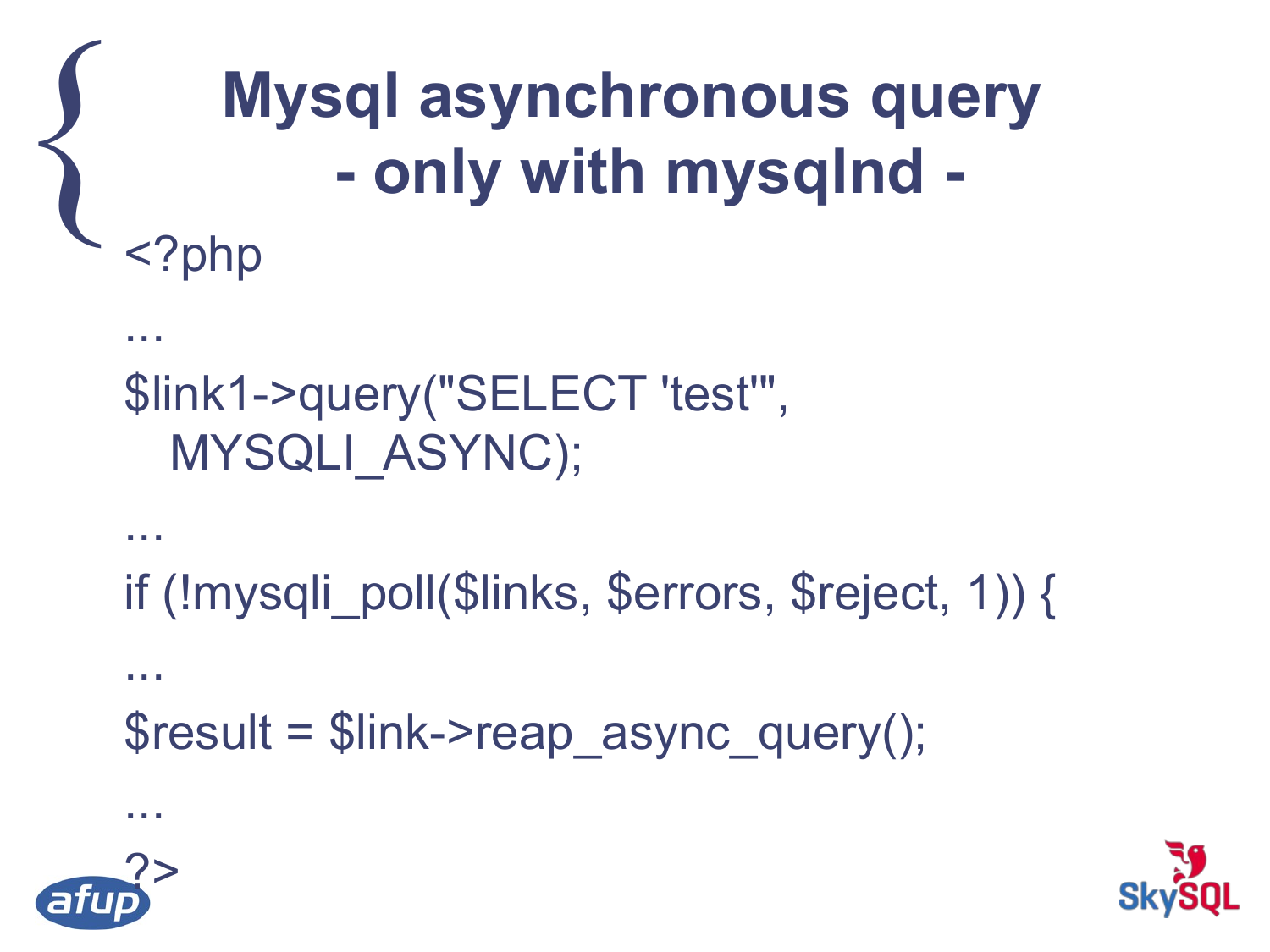#### **client per-process statistics - only with mysqlnd -**

## $\left\{\right.$ • Around 150 statistic values collected

- mysqli get client stats ()
- mysqli get connection stats()
- Check PS Execution Ratio
	- $$stats = mysqli get client stats();$ echo \$stats['com\_execute'] / \$stats['com\_prepare'];
- Check for unprocessed rows \$mysqli->close(); \$stats = mysqli\_get\_client\_stats(); echo \$stats['rows\_skipped\_normal'];



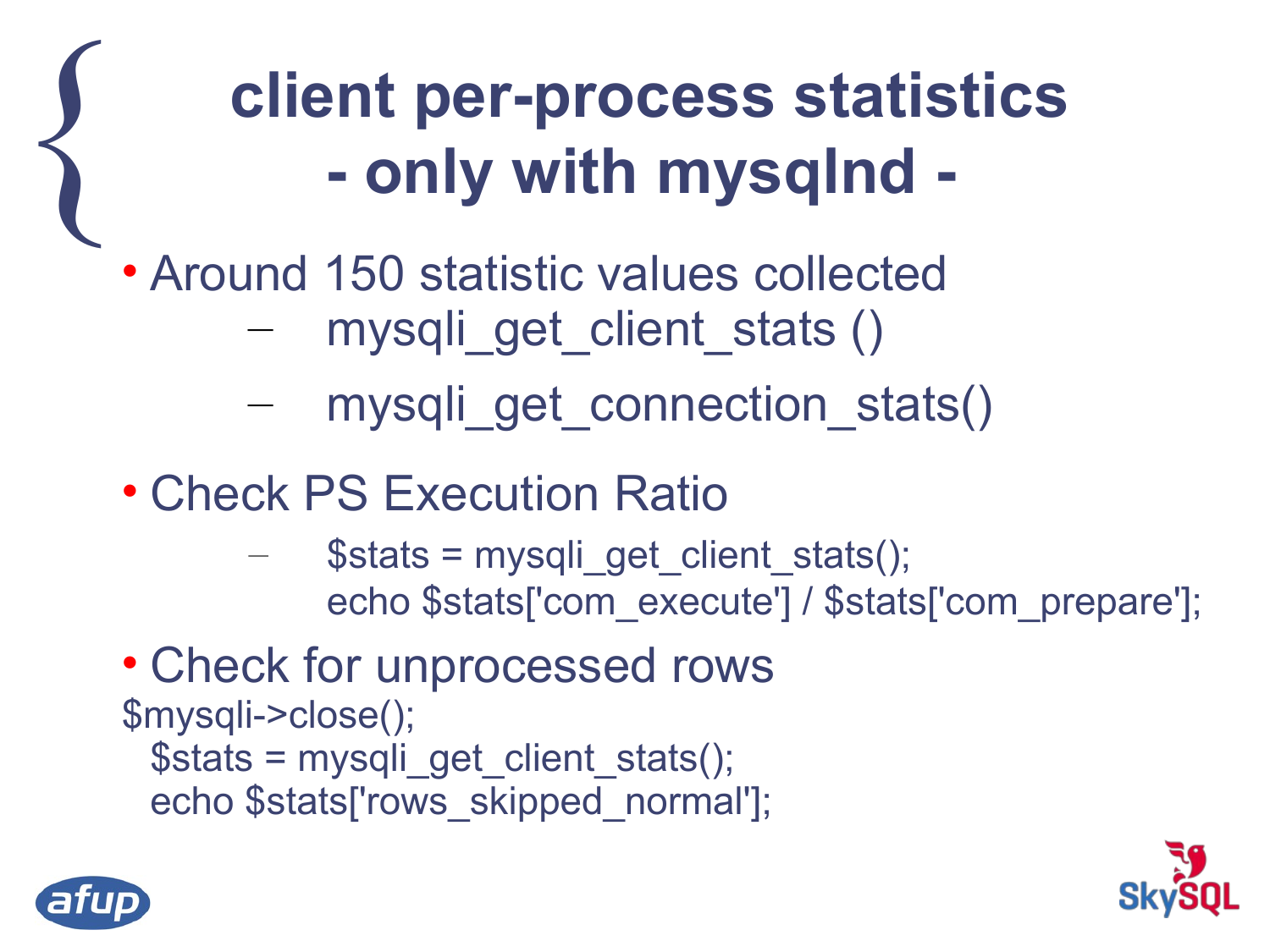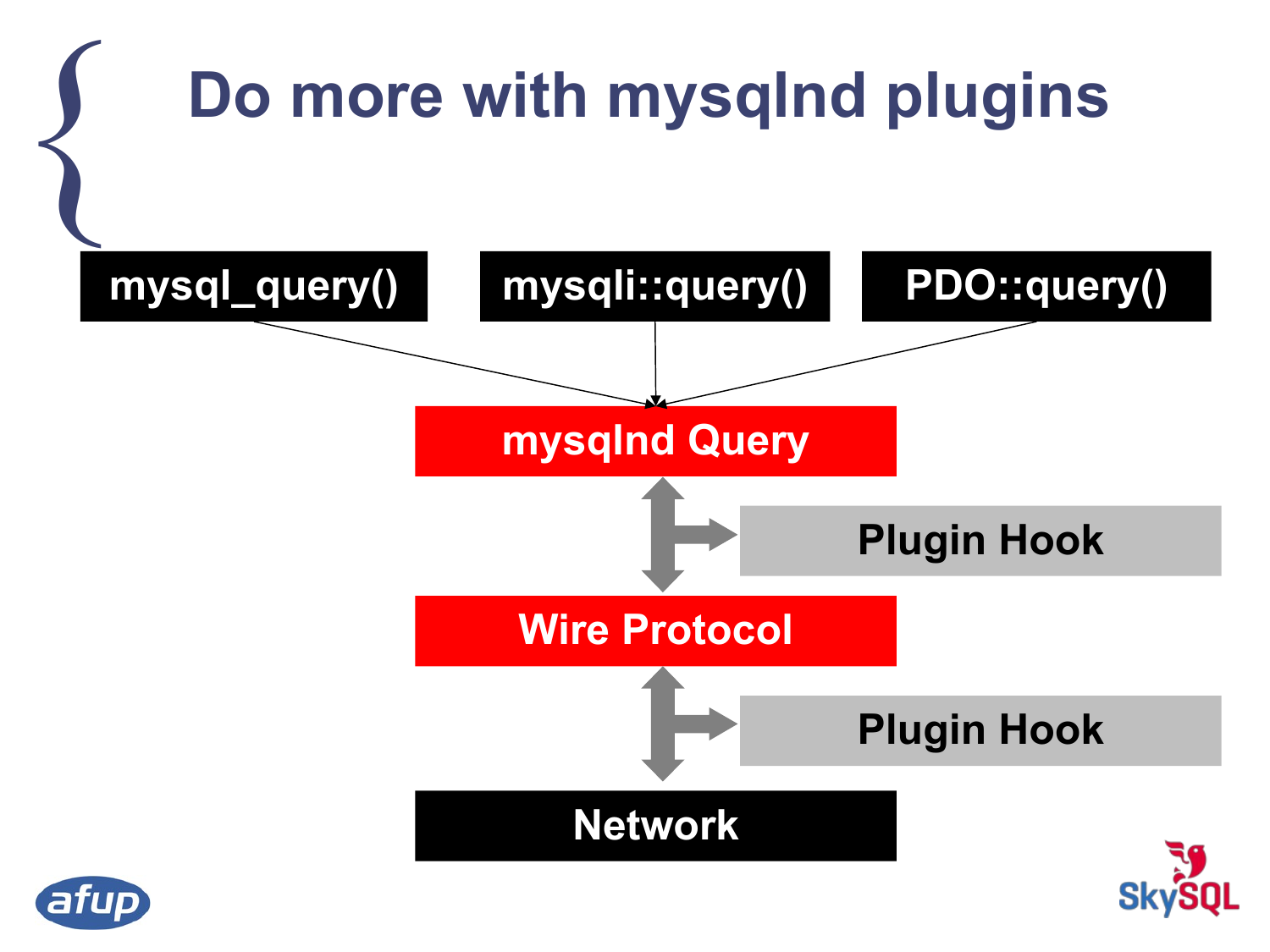#### **mysqlnd Plugins**

#### • "mysqlnd client proxy"

- Load Balancing
	- Read / Write splitting
	- Failover
- Monitoring
	- Query Logging
	- Query Auditing

**Performance** 

- Caching
- throtling
- Sharding
- Memcached
- multiplexing



–

 $\left\{\right.$ 

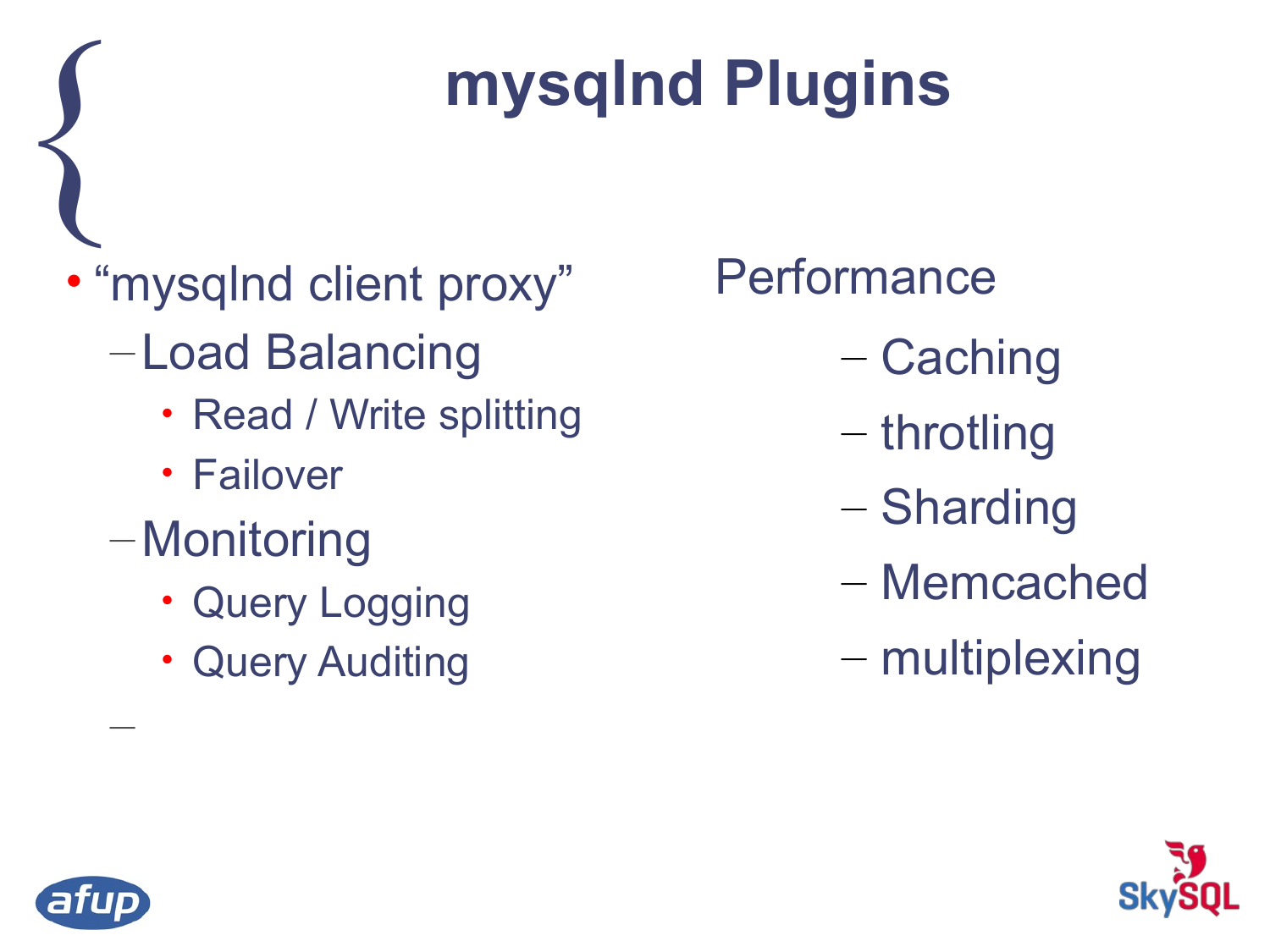#### $\left\{\right.$ **MySQL mysqlnd and PECL :: The PHP Extension Community Library**

#### • mysqlnd ms

– (ms for master/slave) A replication and load balancing plugin for mysqlnd

- mysqlnd qc A query cache plugin for mysqlnd
- mysqlnd uh mysqlnd Userland Handler
- mysqlnd mux connection multiplexing plugin
- mysqlnd memcache memcache plugin



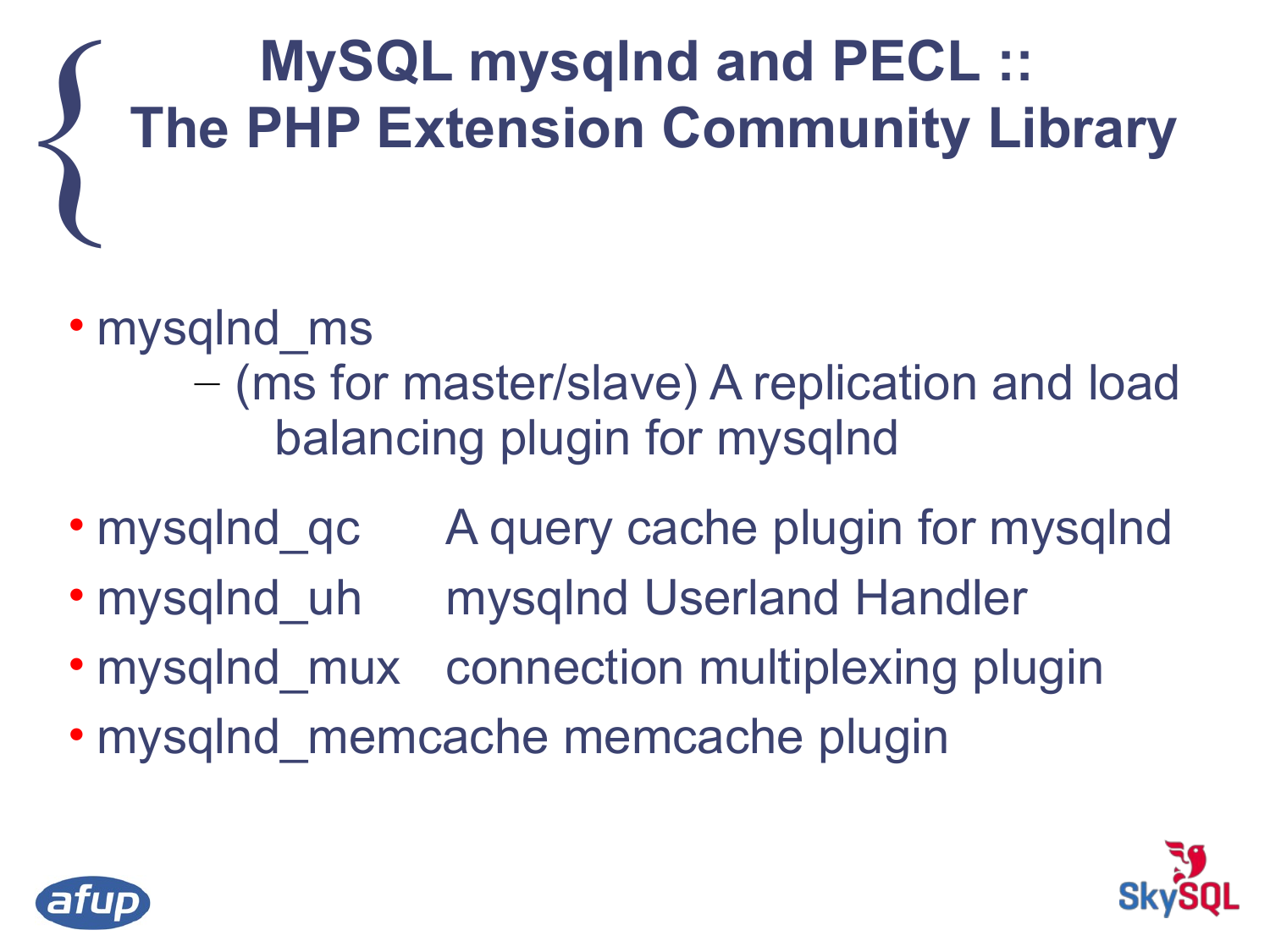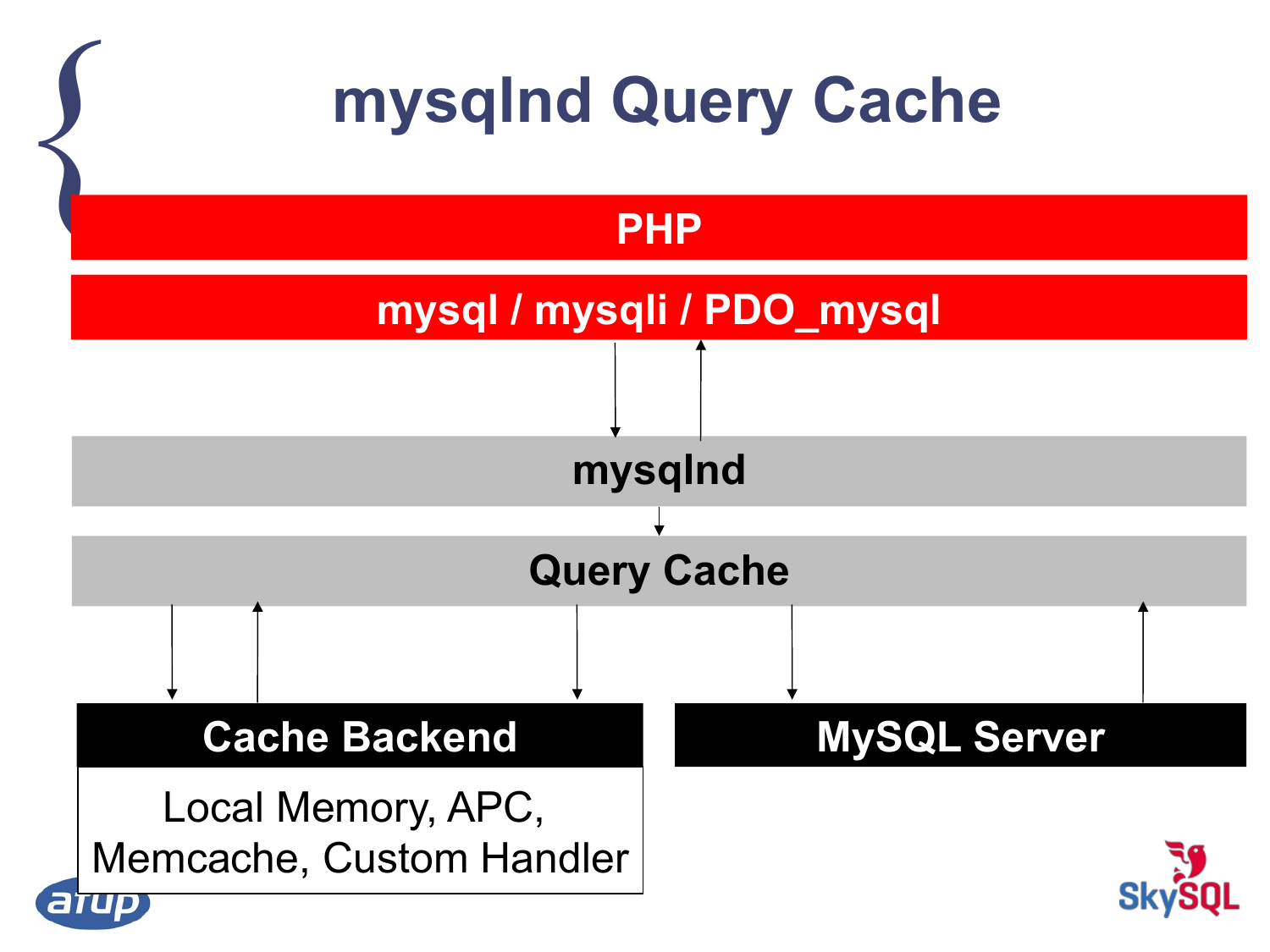#### **mysqlnd Query Cache Key Properties**

- $\left\{\right.$ • Transparent or hints
	- PHP Extension hooking into mysqlnd
	- Works with ext/mysql, mysqli, pdo\_mysql
	- Pluggable storage handler
	- By default: local memory, APC, memcache, SQLite
	- PHP Userspace
	- Invalidation via TTL
	- No automatic invalidation by server

– Custom handlers may use custom invalidation logic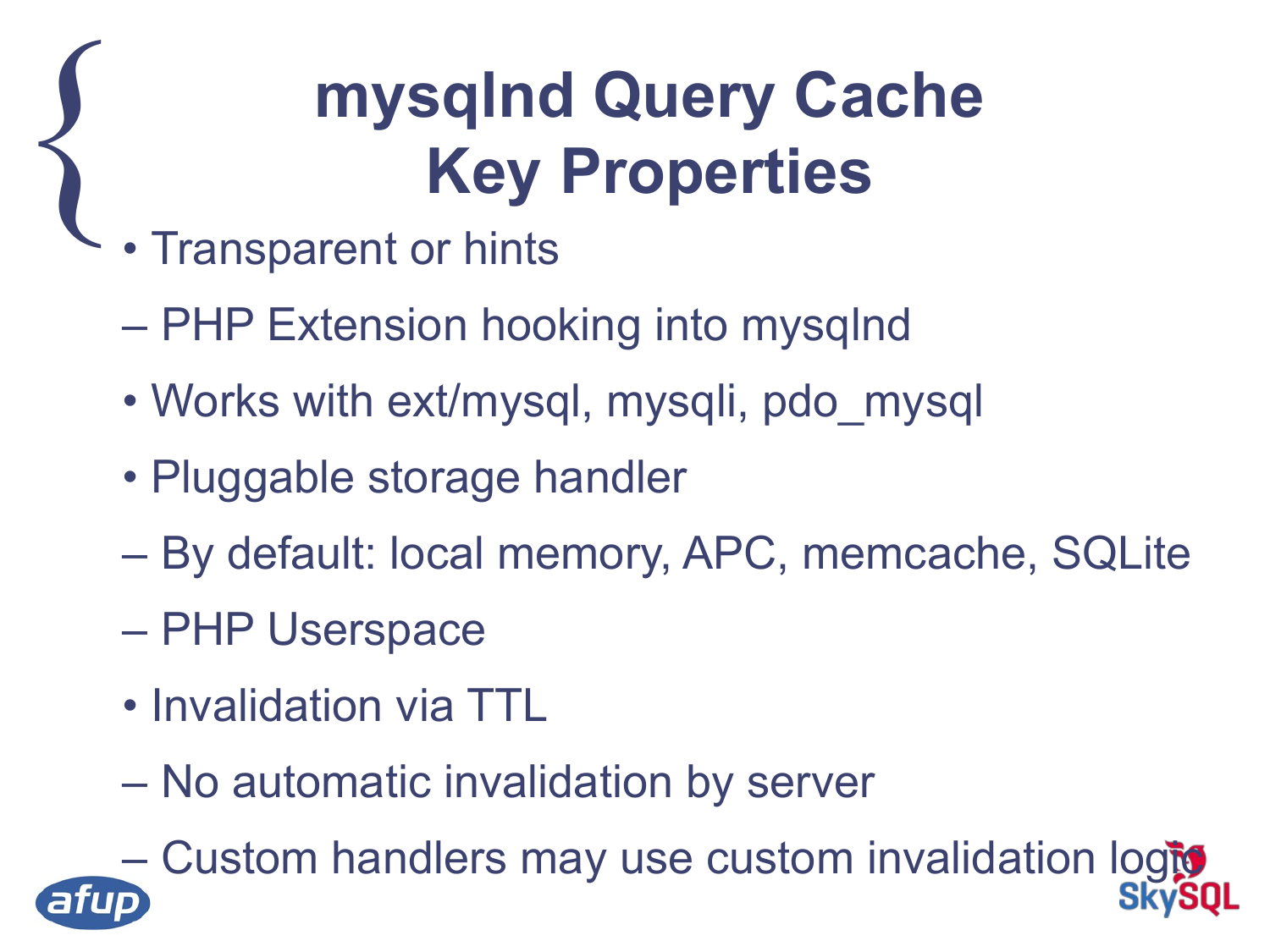#### **mysqlnd Query Cache Transparent ?**

\$mysqli = new mysqli(\$host, \$user, \$pw, \$db); \$sql = sprintf("/\*%s\*/SELECT SLEEP(10) FROM table",

MYSQLND\_QC\_ENABLE\_SWITCH);

...

 $\left\{\right.$ 

Or

...

mysqlnd  $qc\cdot cache$  by default = 1

! Usually you should NOT do this!



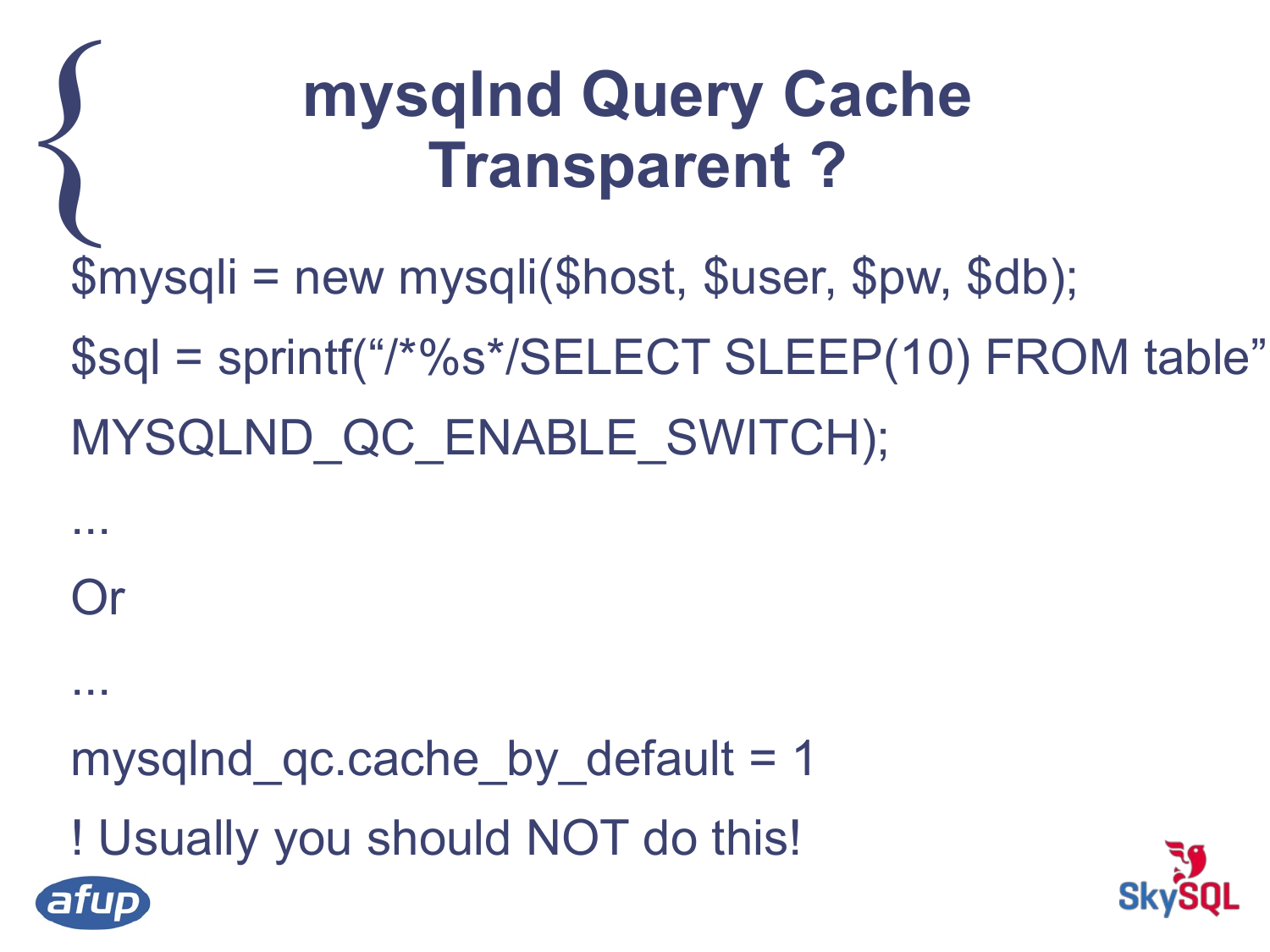



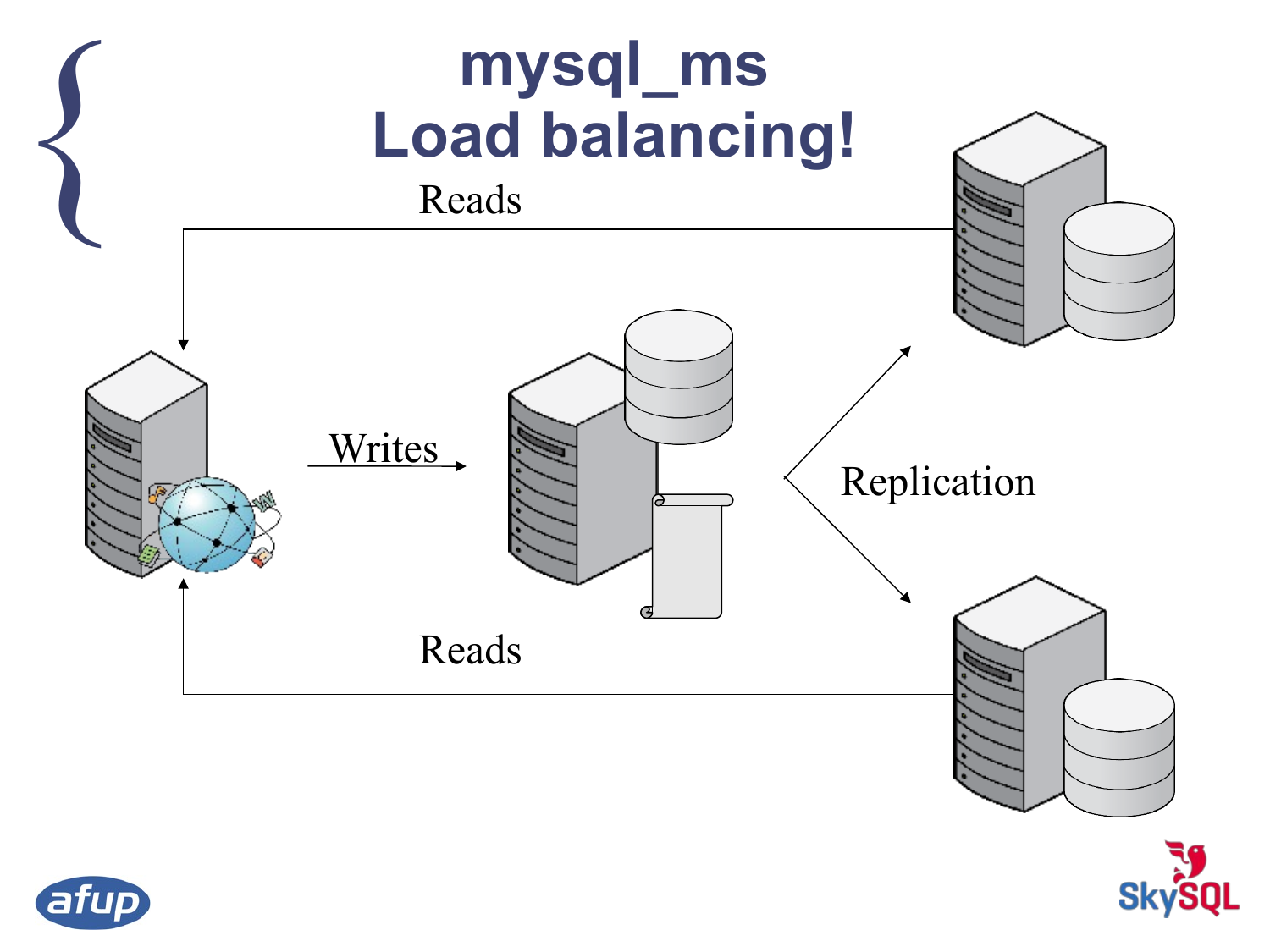



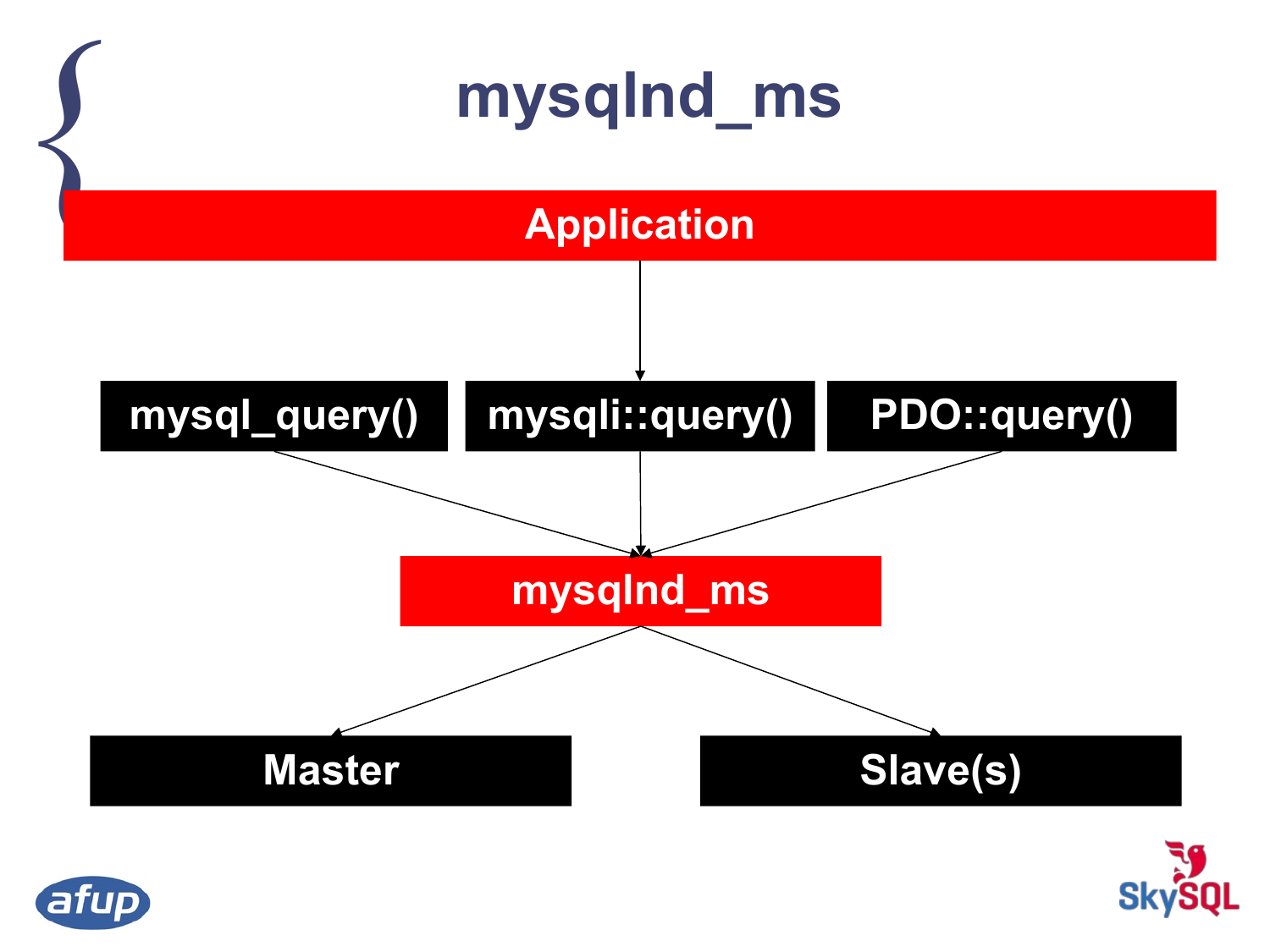

#### **mysqlnd\_ms Configuration**

```
 "myapp": {
        "master": {
           "master 0": {
                "host": "localhost",
                "socket": "/tmp/mysql.sock"
 }
        },
        "slave": {
            "slave_0": {
               "host": "192.168.2.27",
                "port": "3306"
 }
 }
 }
```


}

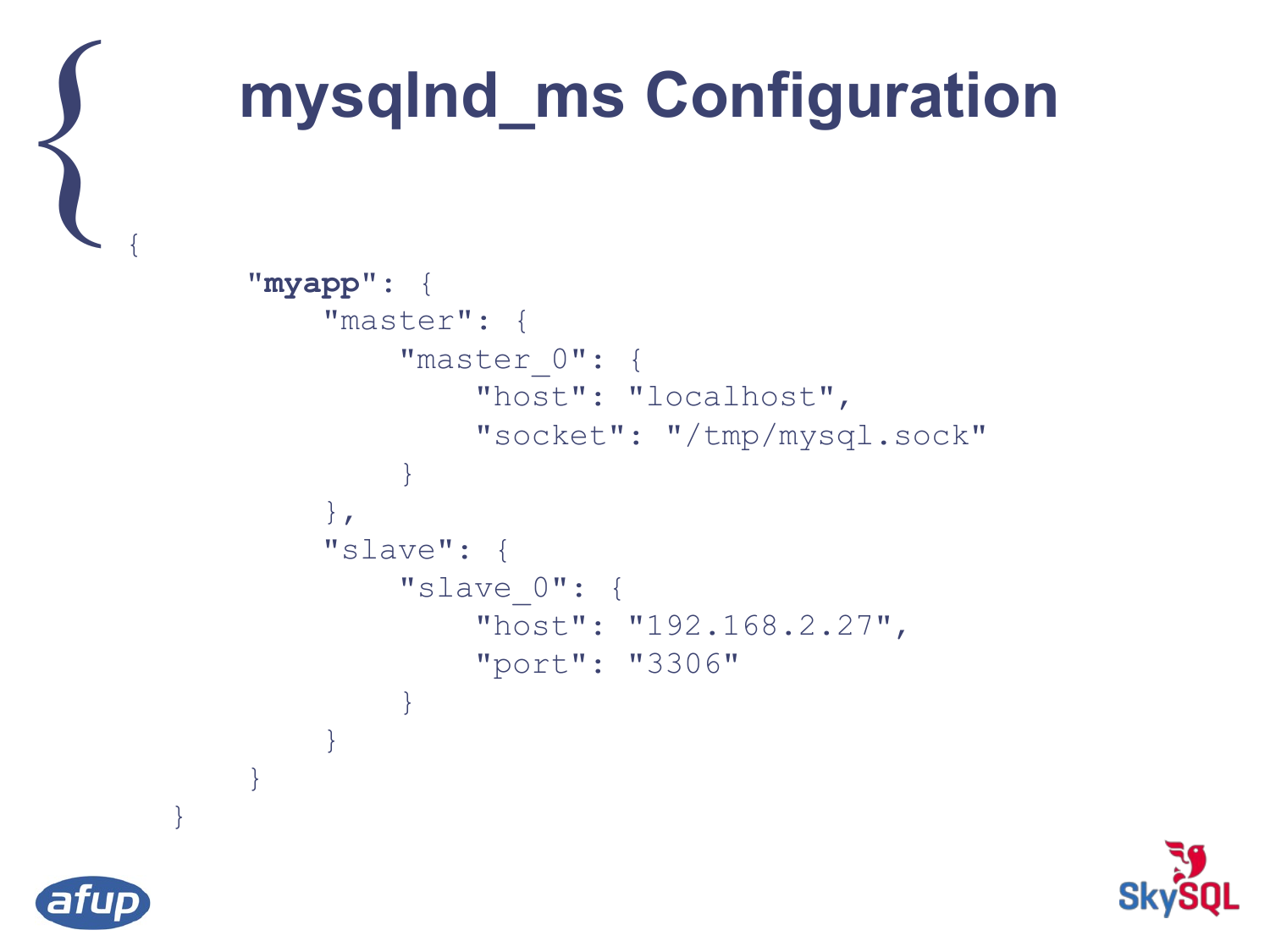#### **mysqlnd\_ms: Connecting**

 $\left\{\right.$ \$mysqli = new MySQLi("**myapp**", "user", "pwd"); \$pdo = new PDO("mysql:hostname=**myapp**", "user", "pwd"); \$mysql = mysql\_connect("**myapp**", "user", "pwd");

```
$mysqli->query("SELECT * FROM t");
  $mysqli->query("SET @sessionvar='value' ");
  $mysqli->query("SELECT @sessionvar");
```


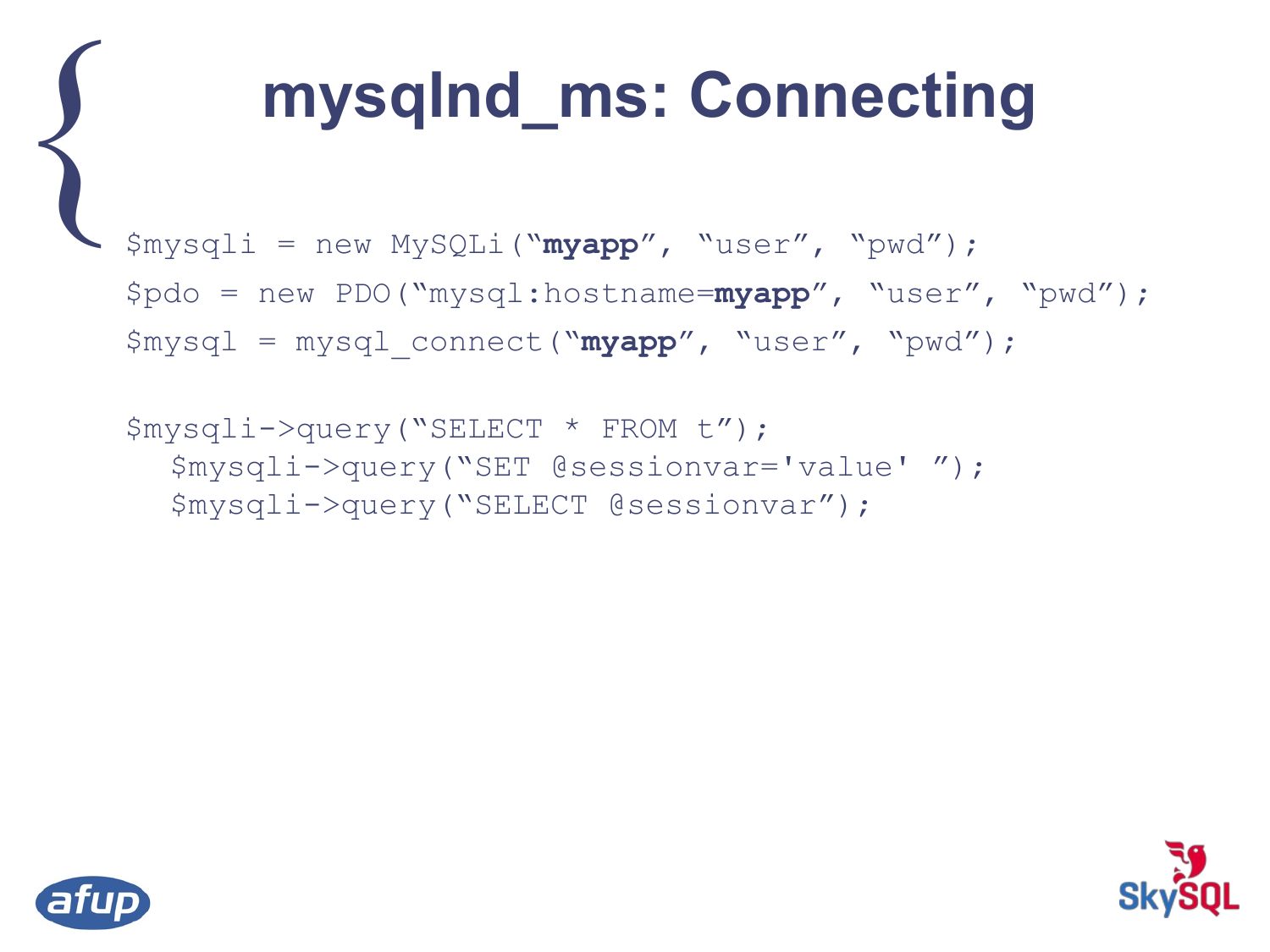#### **Connection-Pooling: Fail-Over**

- $\left\{\right.$ **Default** 
	- –No failover, error
	- Possible
		- –Automatic fail-over
	- Warning: State changes!



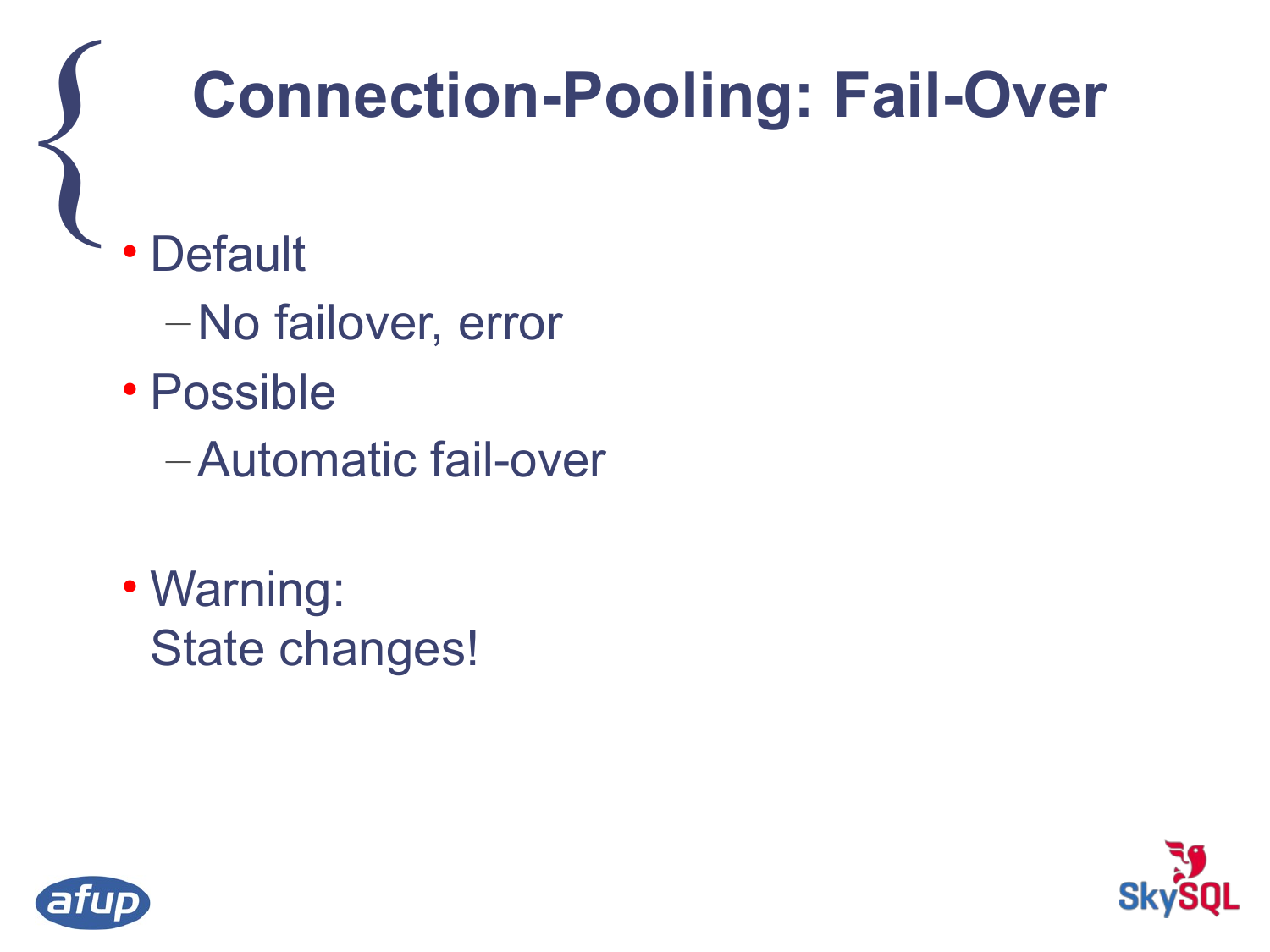#### **mysqlnd\_ms Quality of Service**

mysqlnd ms is a load balancer at the driver level controlled by :

- SQL hints
- **mysqlnd\_ms\_set\_qos()** defines the quality of service (QoS). tells load balancer how to select database cluster nodes .

Without **GTIDs** the rules for a MySQL Replication cluster are simple:

- eventual consistency any slave, session
- strong consistency master only.





 $\left\{\right.$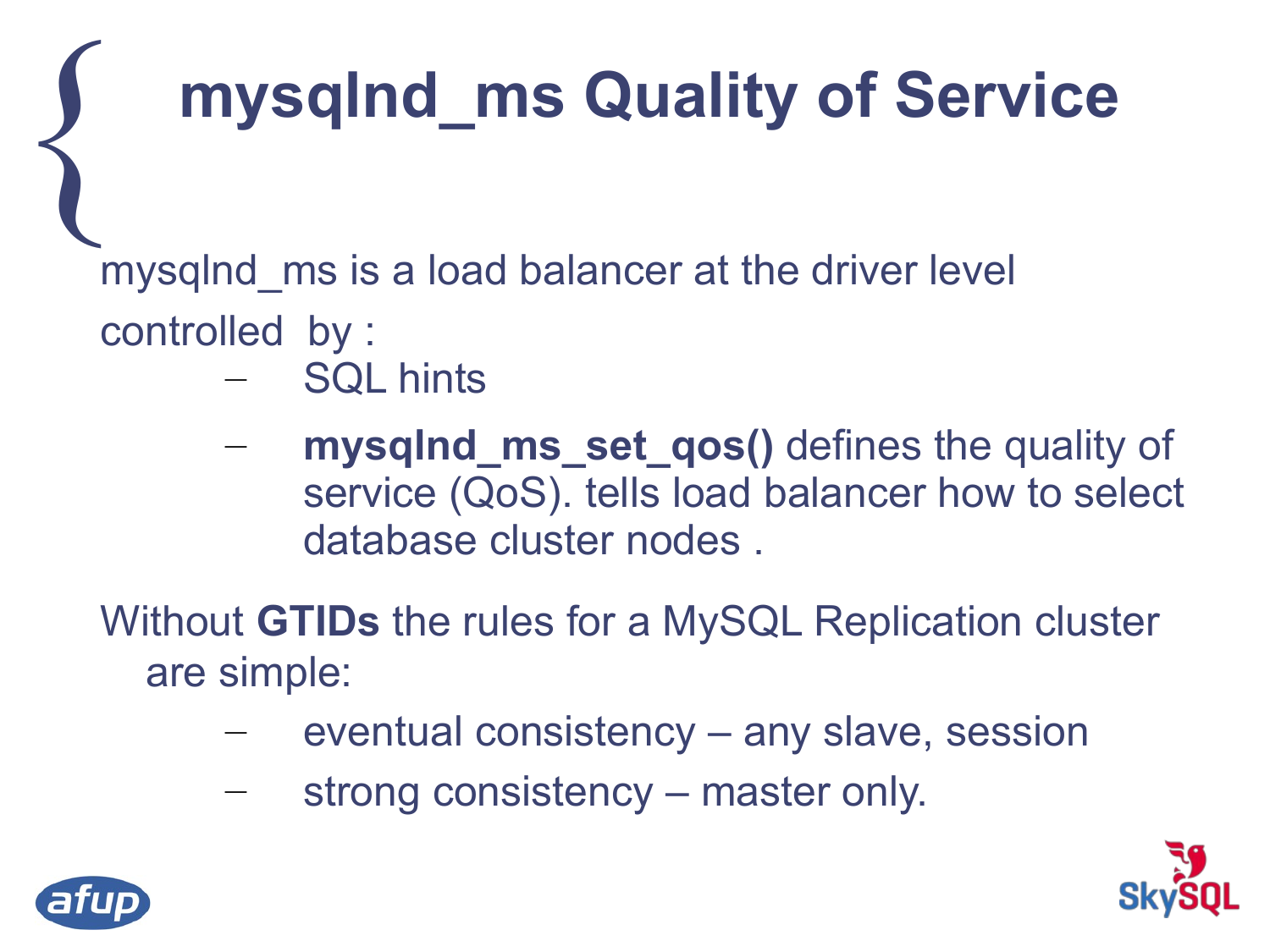

#### mysqlnd  $ms 1.5 + PHP 5.5.0 + MySQL 5.6$ = better load balancing

#### 2 possibilities :

- hint the load balancer about transaction boundaries
- monitor API calls controlling transactions mysqli begin transaction(),



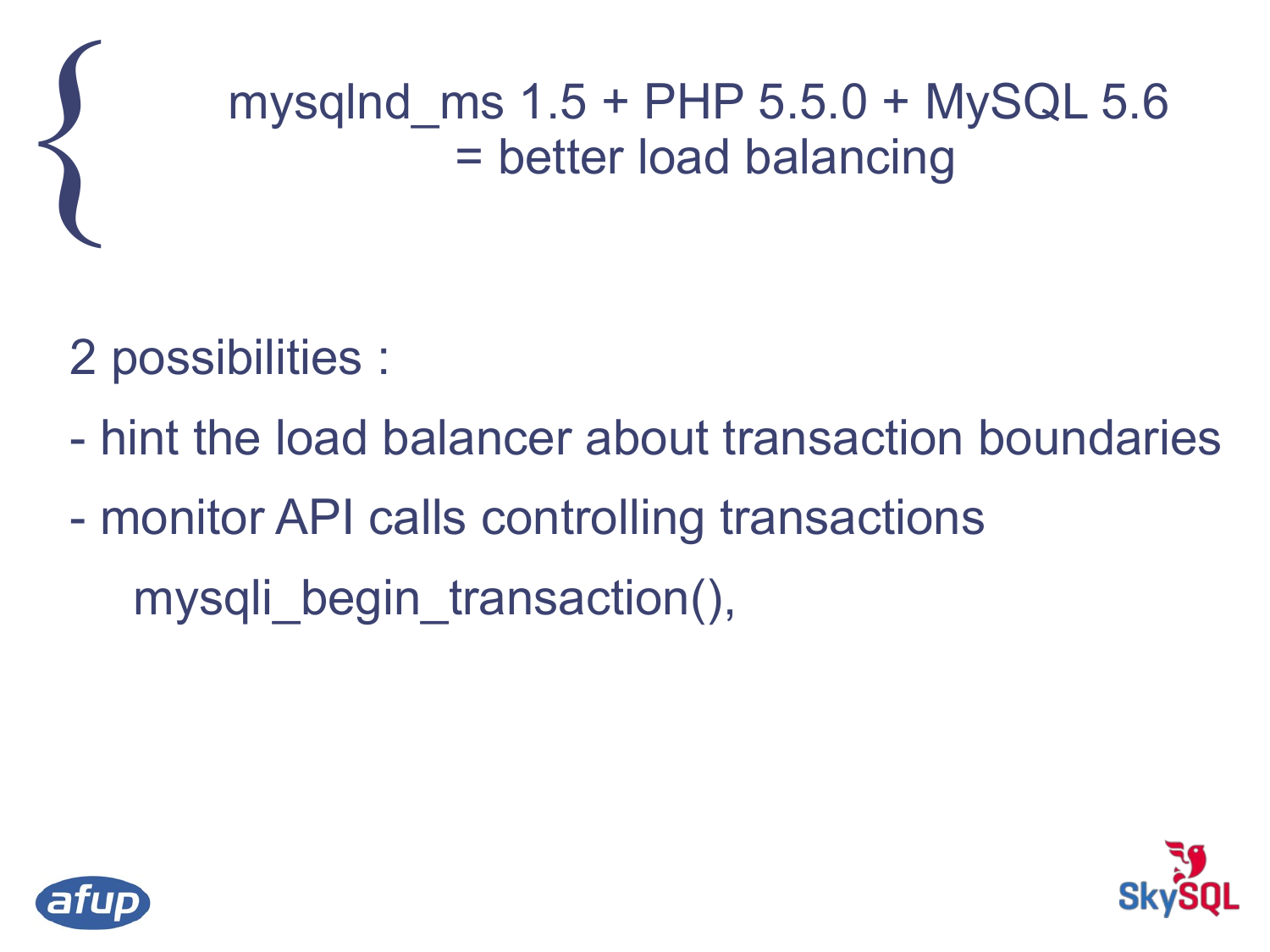

#### **Benefit from MySQL 5.6 read only transactions**

For 5.6 : very important ! \$mysqli->begin\_transaction( – MYSQLI\_TRANS\_START\_READ\_ONLY);



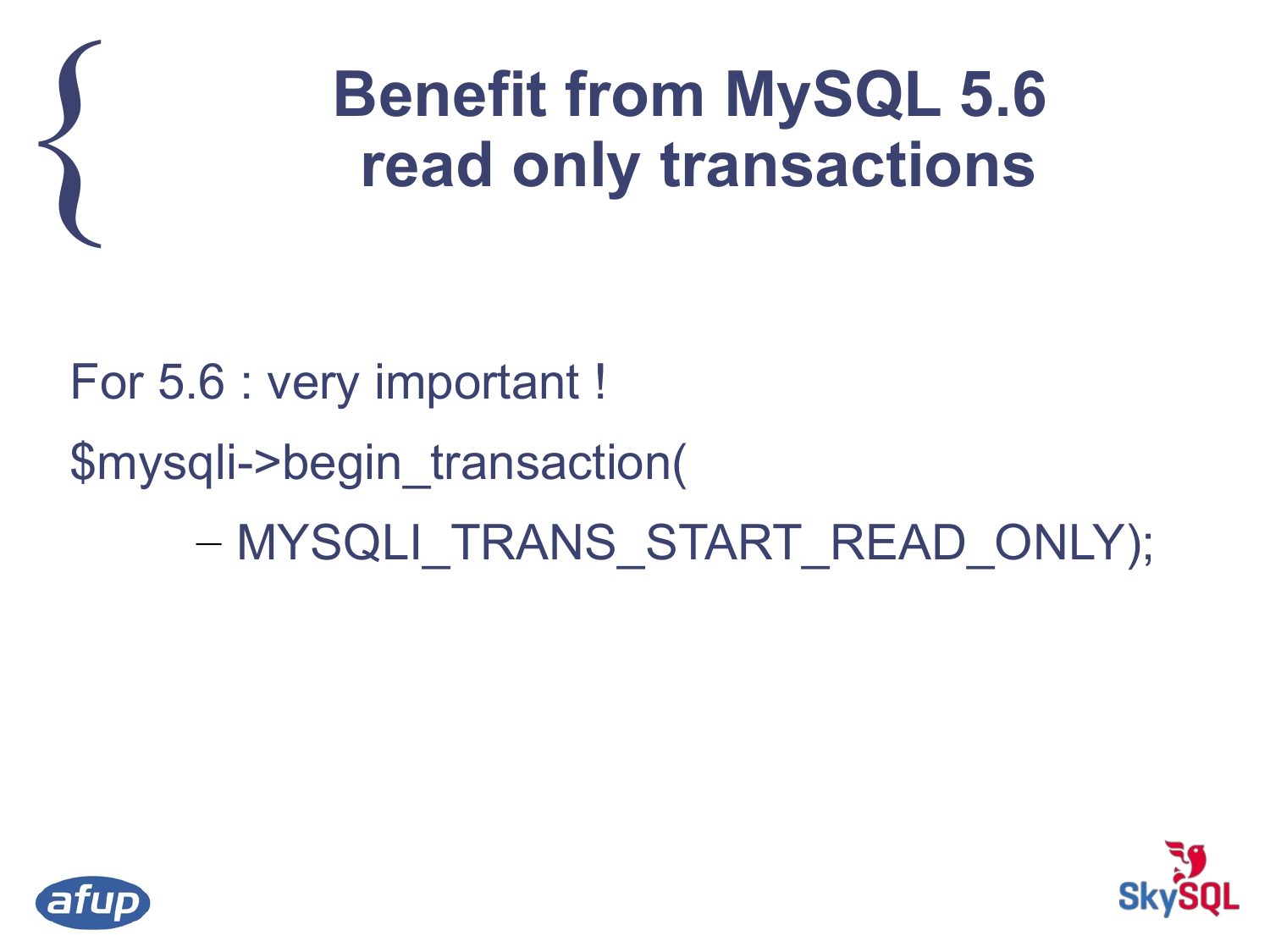### **mysql\_uh writing mysqlnd plugin in php ! David Soria Parra (lead) Ulf Wendel**



 $\left\{\right.$ 

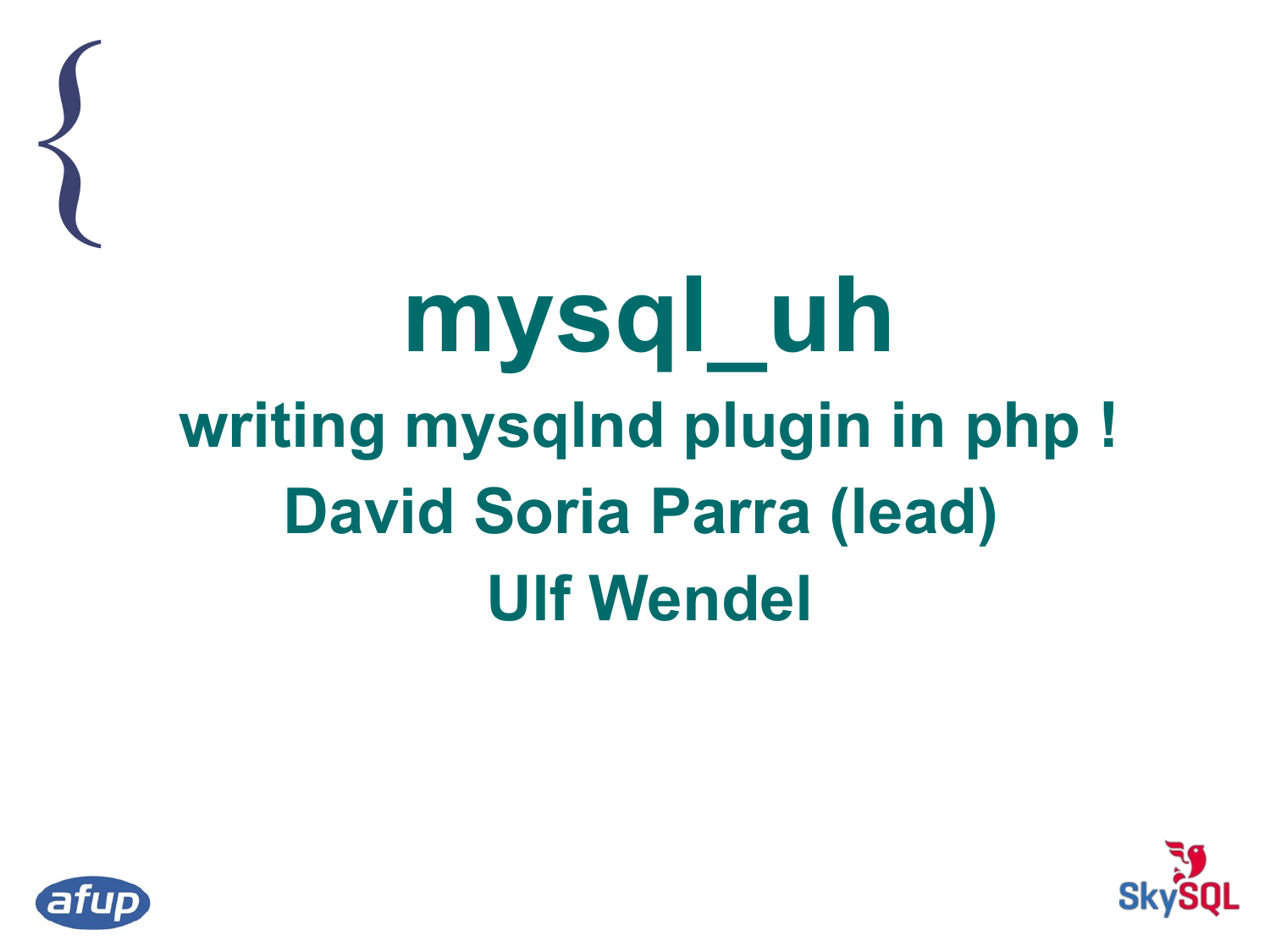#### **myslqnd\_uh for what ?**

• Monitoring

 $\left\{\right.$ 

Queries executed by any of the PHP MySQL extensions

Prepared statements executing by any of the PHP MySQL extensions

• Auditing

Detection of database usage SQL injection protection using black and white lists

Assorted

Load Balancing connections

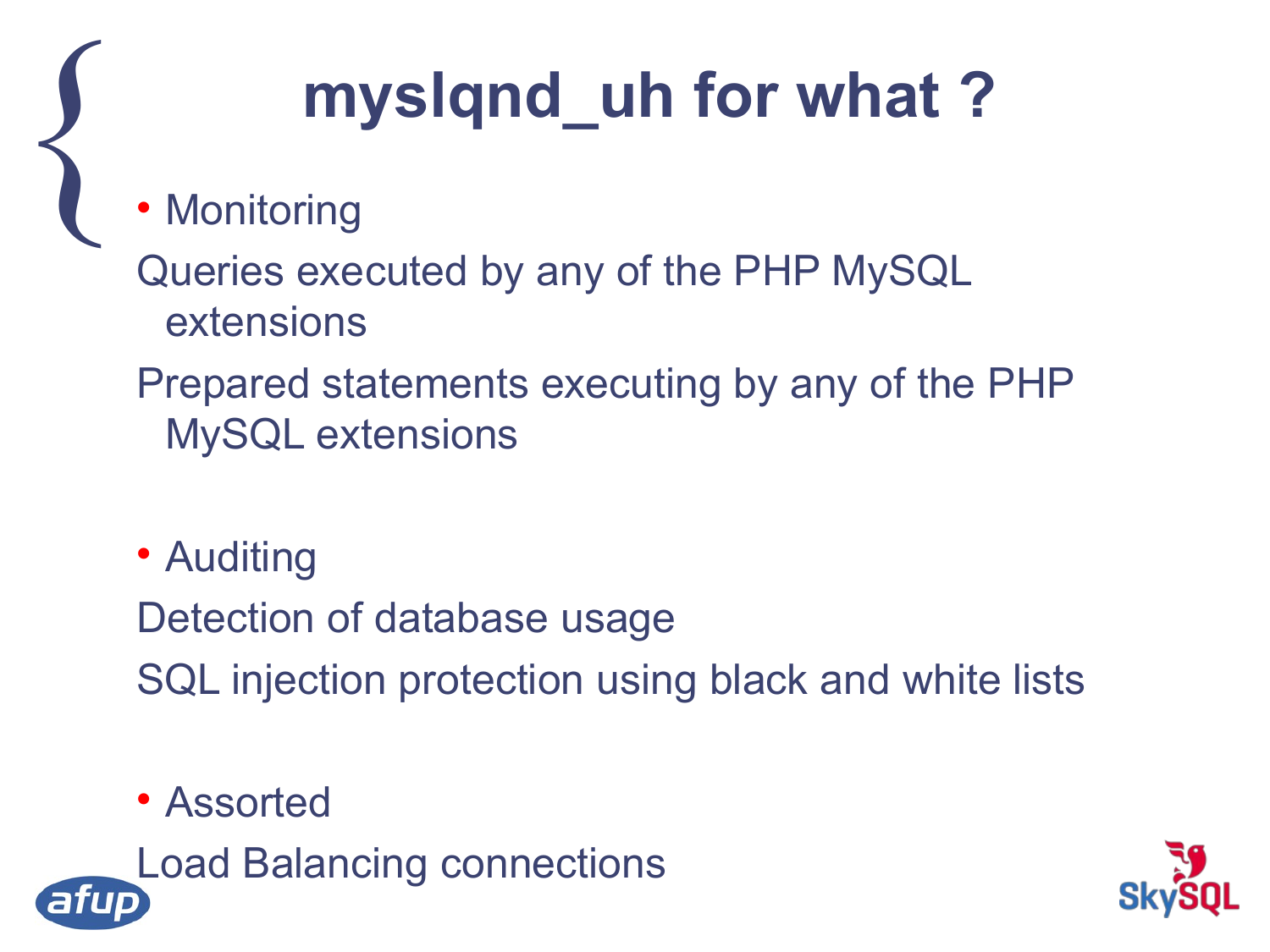

 $\left\{\right.$  Two classes are provided by the extension: MysqlndUhConnection and MysqlndUhPreparedStatement.

> MysqlndUhConnection lets you access almost all methods of the mysqlnd internal connection class.

MysqlndUhPreparedStatement exposes some selected methods of the mysqlnd internal afup statement class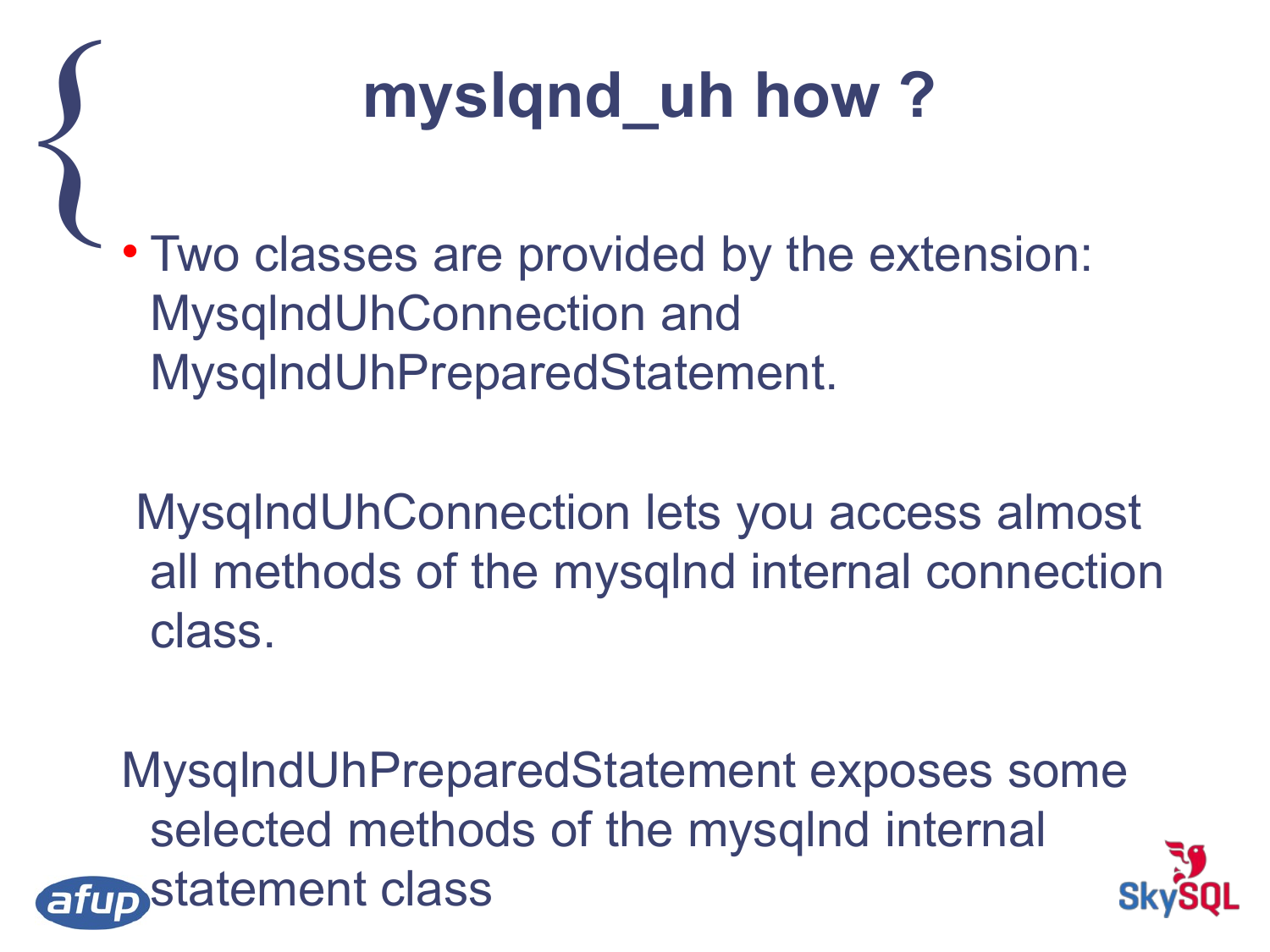#### { **mysqlnd\_ mux**

- operate transparently from a user perspective.
- Supports all of the PHP MySQL extensions.
- Pooling reduces connection establishment latency
- Reduces # connections to the MySQL server.
	- horizontal scale-out (scale-by-client).
- 1:n relationship between internal network connection and user connection handles.
- Persistent connection.



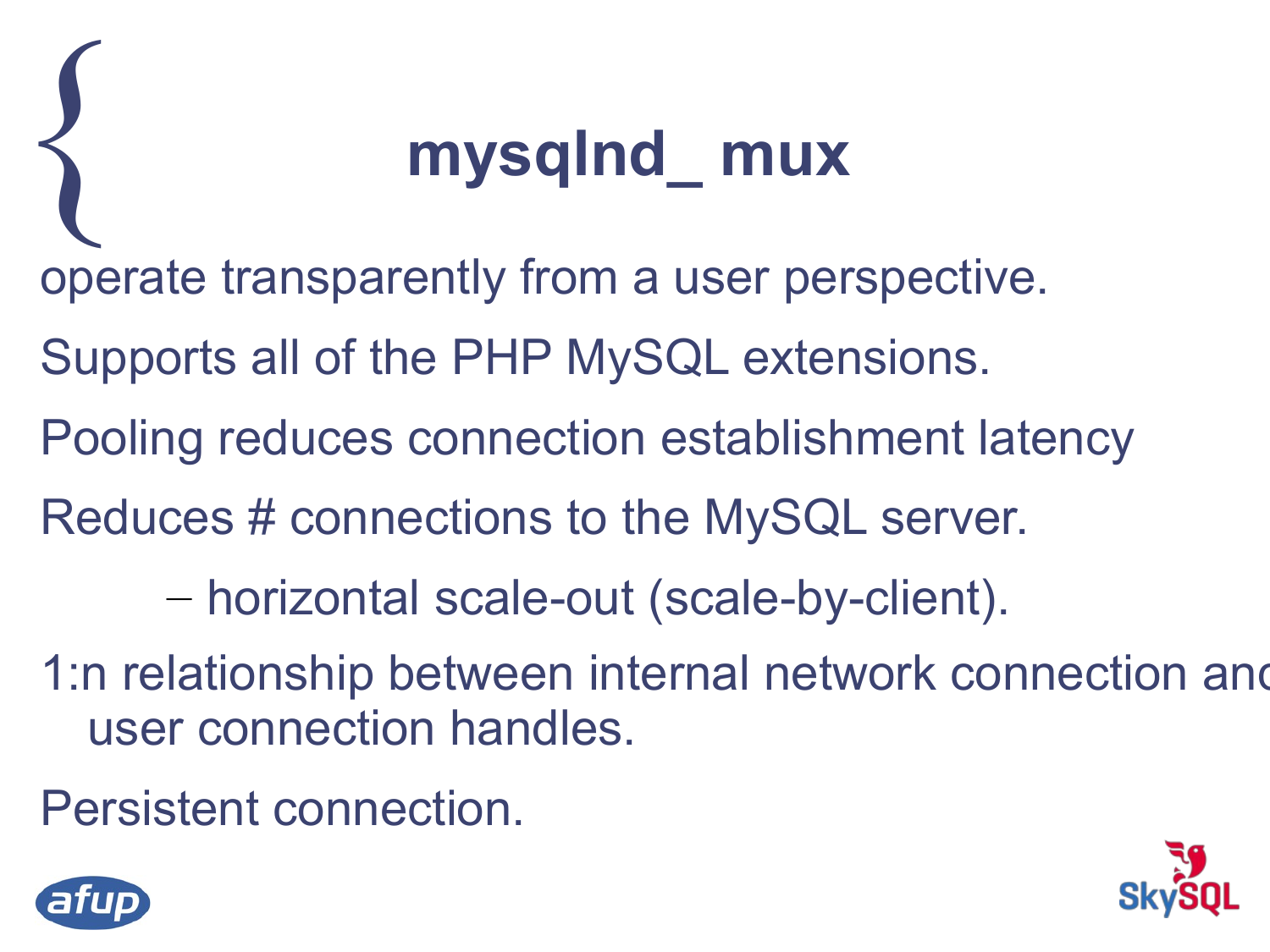

#### { **mysqlnd\_ memcache**

PHP extension for transparently translating SQL into requests for the MySQL InnoDB Memcached Daemon Plugin (5.6 server plugin).





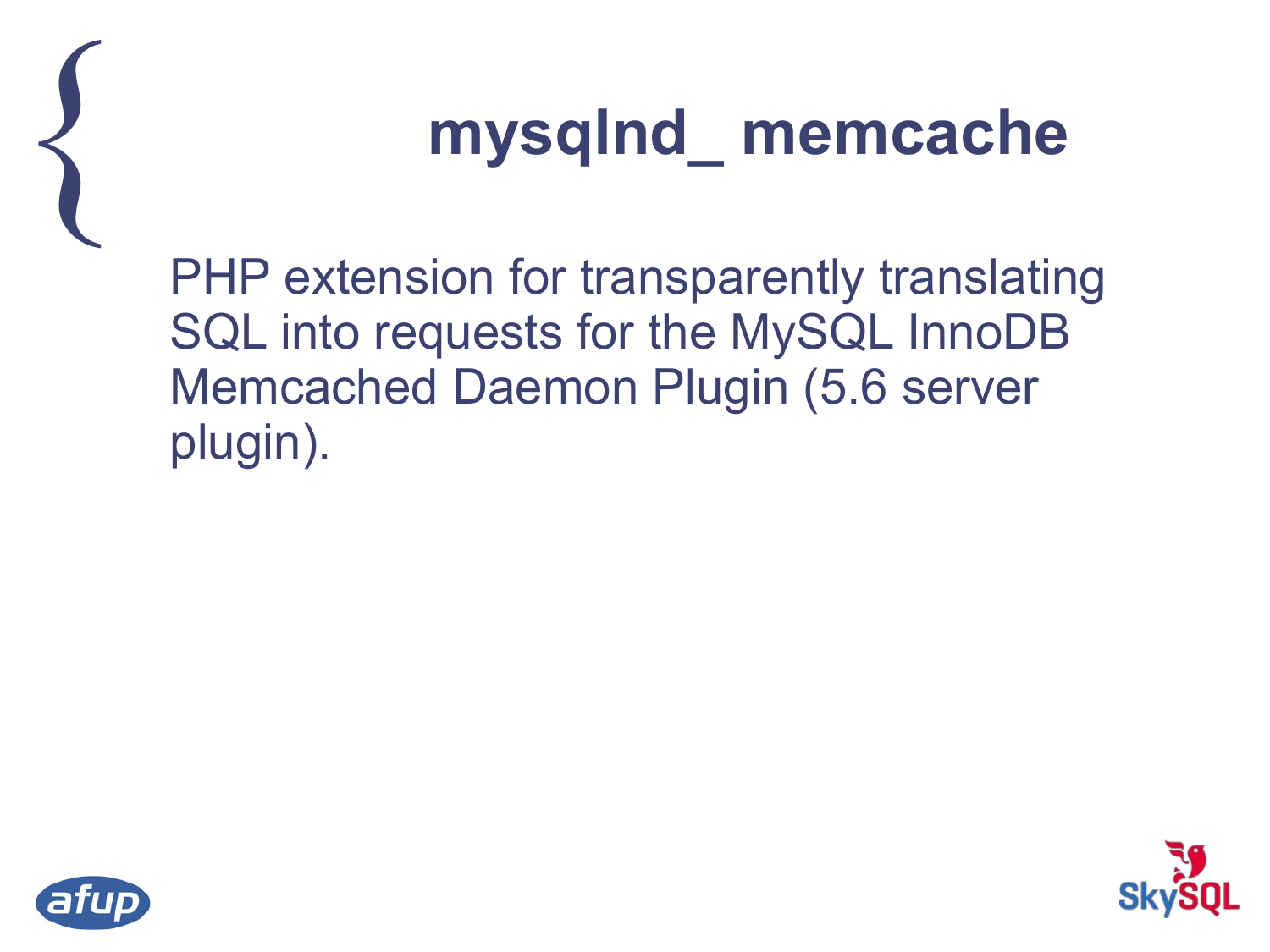# { **Write your own mysqlnd plugin !**

A mysqlnd plugin is itself a PHP extension.

A mysqlnd plugin works by intercepting calls made to mysqlnd by extensions that use mysqlnd.

This is achieved by obtaining the mysqlnd function table, backing it up, and replacing it by a custom function table, which calls the functions of the plugin as required.